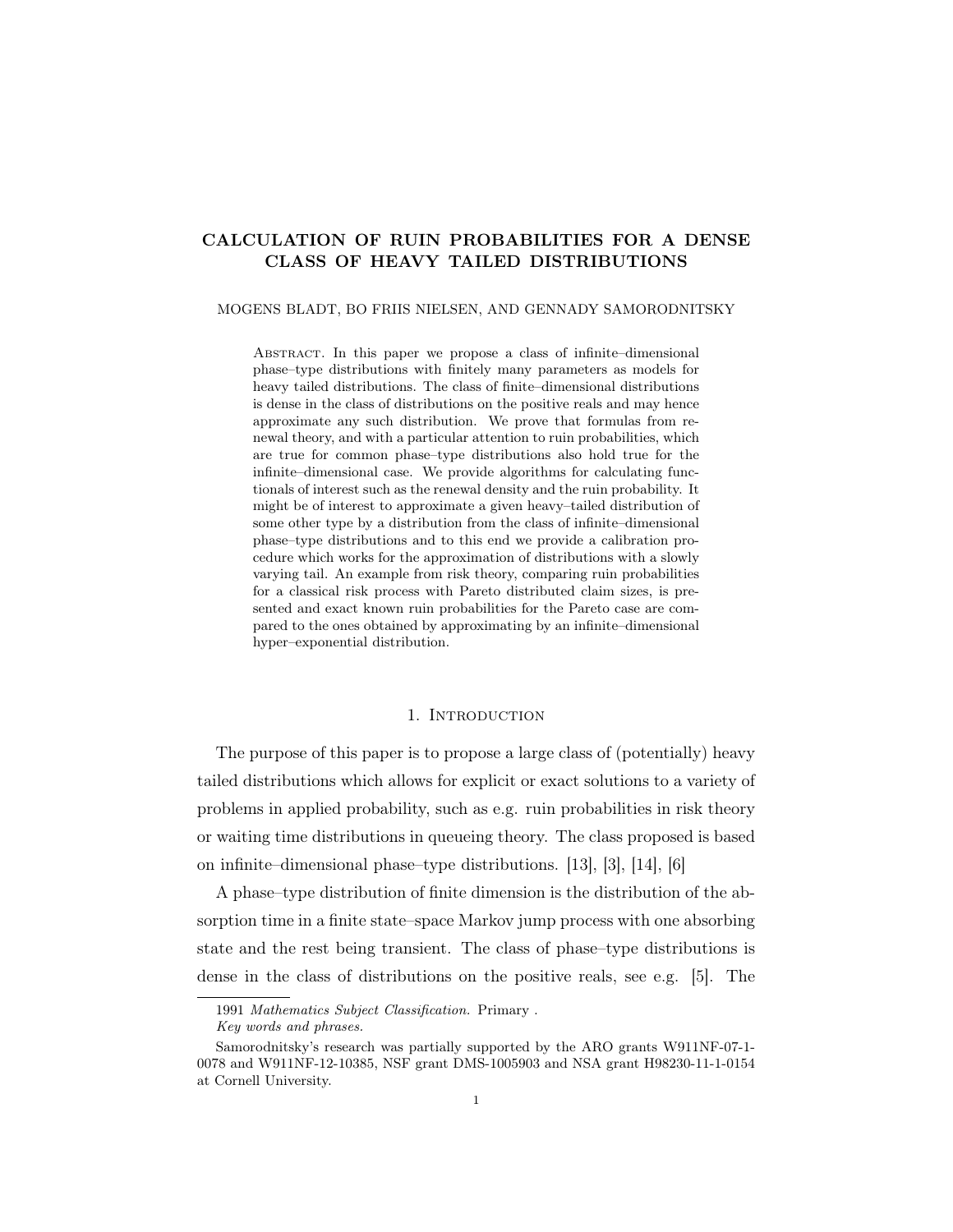quality of the resulting approximation can be improved if a Markov process was allowed to have an infinite number of states (stages); we are allowing an infinite number of stages in this paper. In general, this would involve an infinite number of parameters but here we shall restrict our attention to models with only a finite number of freely varying parameters (but, generally, infinite state space).

Phase–type distributions of finite dimension, i.e. where the underlying Markov jump process lives on a finite state–space, have been employed in a variety of contexts in applied probability since they often provide exact, or even explicit, solutions to important problems in complex stochastic models. This is for example the case in renewal theory where the renewal density is known explicitly, in queueing theory where waiting time distributions are of phase–type if the service times are such or in risk theory where the deficit at ruin is phase–type distributed if the claims sizes are such.

In this paper, we shall prove that many formulas which are known explicitly as being exact for the case of finite–dimensional phase–type distributions, holds true also for a class of infinite–dimensional phase–type distributions, and we shall provide methods for their numerical evaluation since, due to their infinite dimension, straightforward calculations are not feasible.

Our method could be illustrated by applications to any of the above mentioned areas of interest. In this paper, however, we are mainly concerned with an application of our method to the ruin probabilities in risk theory, when the claim sizes have heavy tails. This is due to the fact that the ruin probabilities are very tail sensitive.

Specifically, we are concerned with a problem which in a general formulation, may be described as follows. Let  $X_1, X_2, \ldots$  be a sequence of i.i.d. random variables with a common law F, concentrated on  $(0, \infty)$ . Let N be a homogeneous Poisson process on  $(0, \infty)$  independent of the sequence  $X_1, X_2, \ldots$ , with rate  $\beta$ . Assume that  $EX_1 < \infty$  and, moreover,  $\beta EX_1 < 1$ . Then the stochastic process

(1.1) 
$$
S(t) = \sum_{j=1}^{N(t)} X_j - t, \ t \ge 0,
$$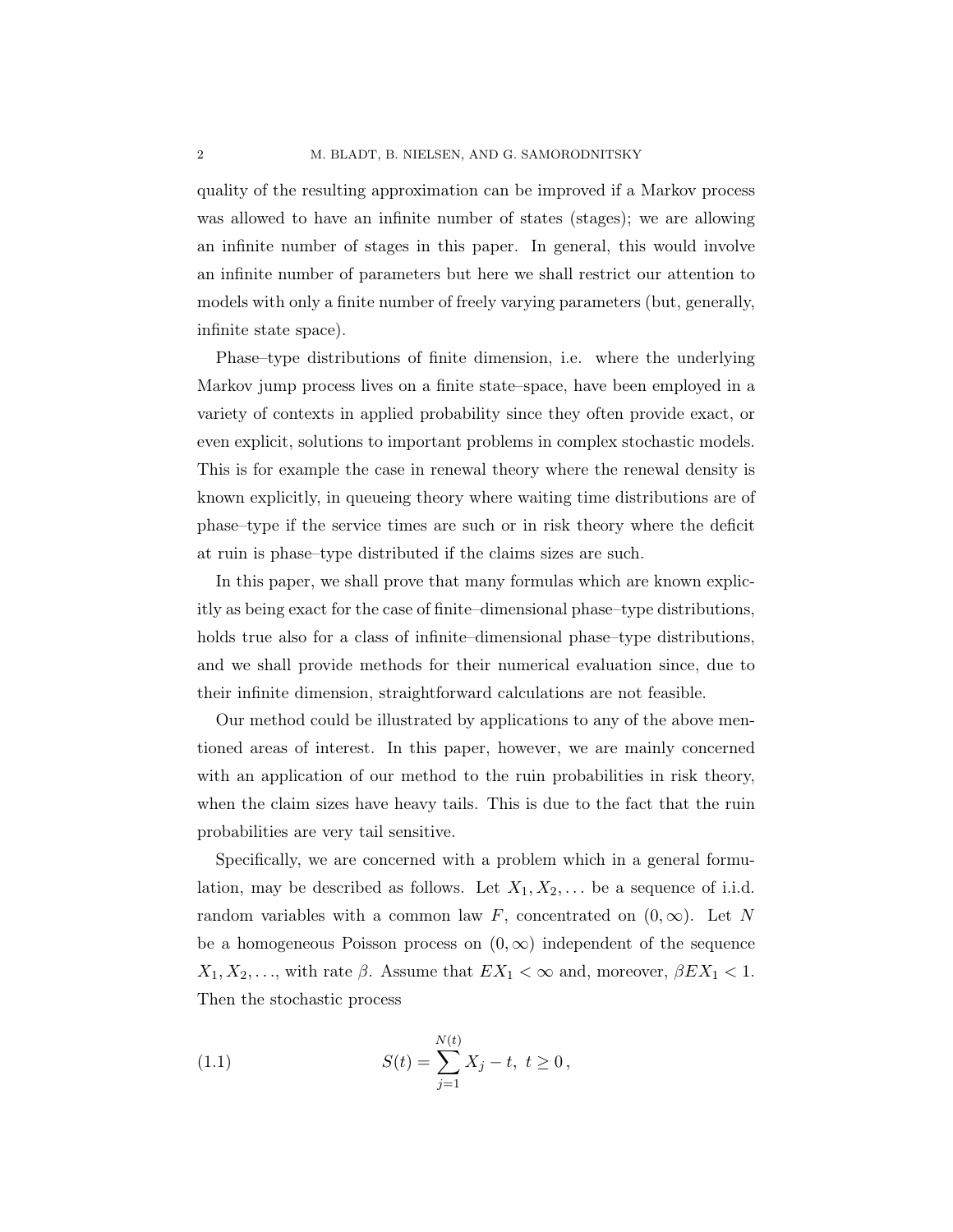drifts to  $-\infty$  as the time grows, and the probability

(1.2) 
$$
\Psi(u) = P(\sup_{t \ge 0} S(t) > u), u > 0,
$$

is the object we are interested in calculating. In actuarial applications, assuming a deterministic unit rate stream of premiums paid to an insurance company, and if the claims arrive according to the Poisson process  $N$ , and the size of the j<sup>th</sup> claim is  $X_j$ , then  $\Psi(u)$  is the probability that the excess of submitted claims over the premiums ever exceeds the initial capital  $u$  of the company. This is, therefore, the (infinite horizon) ruin probability. See, for instance, [11]. However, quantities of the same type as  $\Psi(u)$  are known to represent the tail of the stationary workload in a stable queue (see e.g. [7]), and appear in many other applications.

Calculating the ruin probability is, therefore, of the utmost importance, and studying this problem has been a source of much research. We refer the reader to [4] and [11] for some detailed accounts. Many of the known results are asymptotic in nature, that is, they describe the behavior of the ruin probability as the level  $u$  grows to infinity. In this paper we describe a general procedure that, in principle, allows to calculate the ruin probability for any level u. We devote our attention to the case of heavy tailed claim sizes, however, we expect the procedure to be applicable when the tails are lighter as well.

We provide a method for calibrating the approximating infinite phase–type distribution to a claim size distribution  $F$  which has a regularly varying tail. That is,

(1.3) 
$$
\overline{F}(x) := 1 - F(x) = x^{-\phi}L(x), \ x > 0
$$

for some  $\phi > 1$ . Here L is a slowly varying at infinity function. That means that L never vanishes and  $L(cx)/L(x) \rightarrow 1$  as  $x \rightarrow \infty$  for any  $c > 0$ . This is a very common class of models for heavy tailed phenomena; we refer the reader to [19] for an introduction to regular variation and to [9] for an encyclopedic treatment. Calculating the ruin probability for regularly varying claims has attracted much attention. An asymptotic result for the subexponential case, including the regularly varying case as a special situation,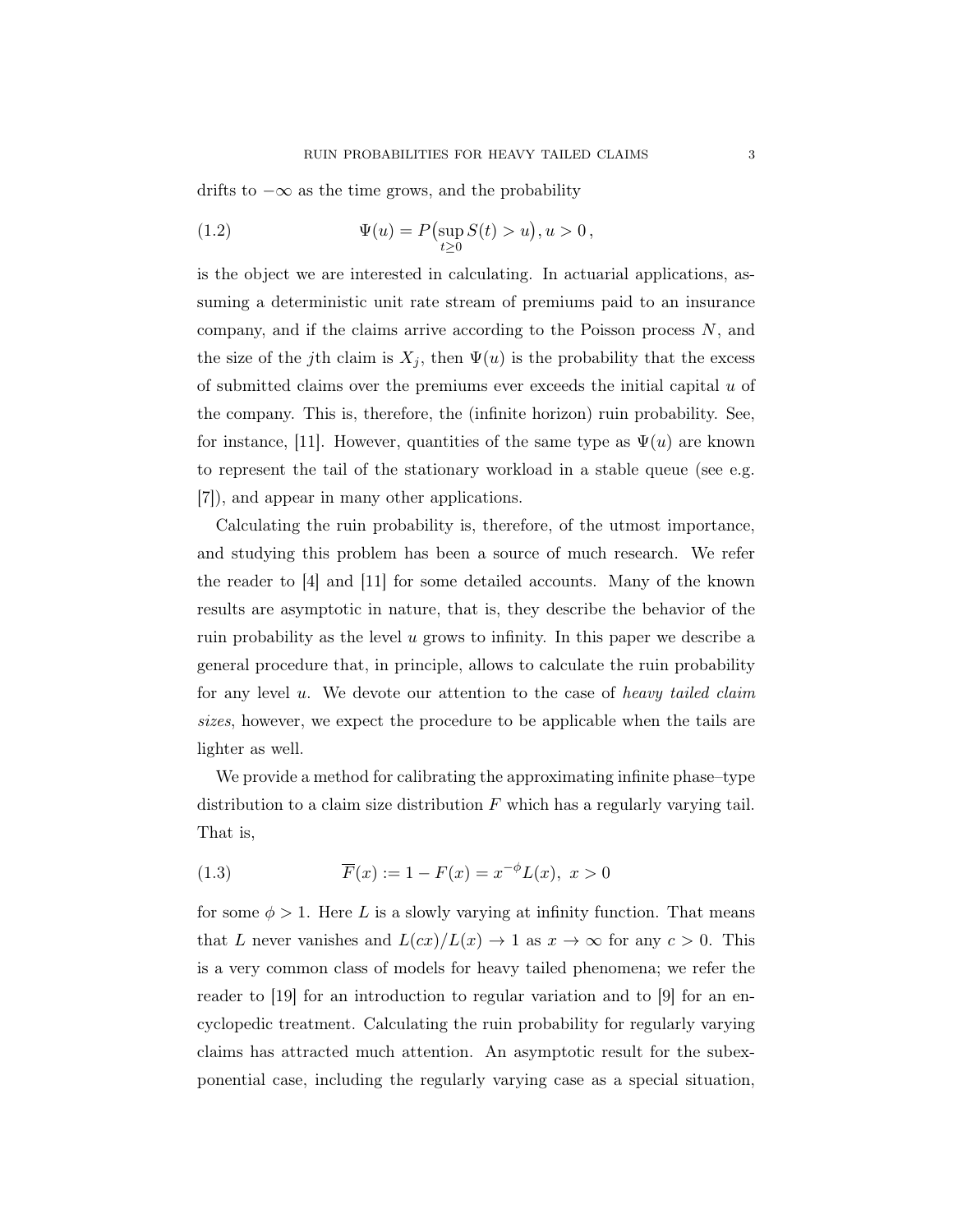has been established by [12]. The effect on the asymptotics of dependence between claims is studied e.g. in [15] and [2].

For practical applications it is, of course, important to have a way to estimate the ruin probability for moderate levels  $u$  as well. This has turned out to be difficult. Practical computation algorithms have been developed for claim sizes with different versions of the pure Pareto distribution; see [17, 18] and [1]. Our approach for calculating the ruin probability will apply to a wide range of levels of  $u$  and to a wide variety of claim size distributions. The main idea is to understand what happens when the claim size distribution is an infinite dimensional phase–type distribution. We provide an algorithm for calibrating a distribution from this class to any other distribution with a regular varying tail. By comparing the results we obtain in the case of Pareto distributed claims with the previously published numbers we see that our approach works well up to reasonable high levels of  $u$ .

A number of papers have addressed the issue of approximating heavy tailed distributions using mixtures. The paper [13] proposes the use of a finite mixture of exponential distributions with a logarithmic scaling of their means. A similar approach was applied in [3] to approximate arrival processes with long range dependence. In [14] an infinite dimensional mixture of exponential distributions is used to model heavy tailed data and an example of application from queueing theory is provided. The paper [6] applies the model of  $[14]$  in the context of the GI/M/1 queue. One major difference from the previous papers is our systematic use of phase–type methodology and carrying through calculations in infinite dimensions without previous truncation.

The paper is organized as follows. In the Section 2 we describe the general construction of the class of infinite dimensional phase–type distributions and prove some of the basic results concerning renewal theory and with applications to risk theory in Section 3. We describe the calibration algorithm in Section 4. In Section 4.3 we test the algorithm on Pareto distributed claims and compare our results with the previously published results.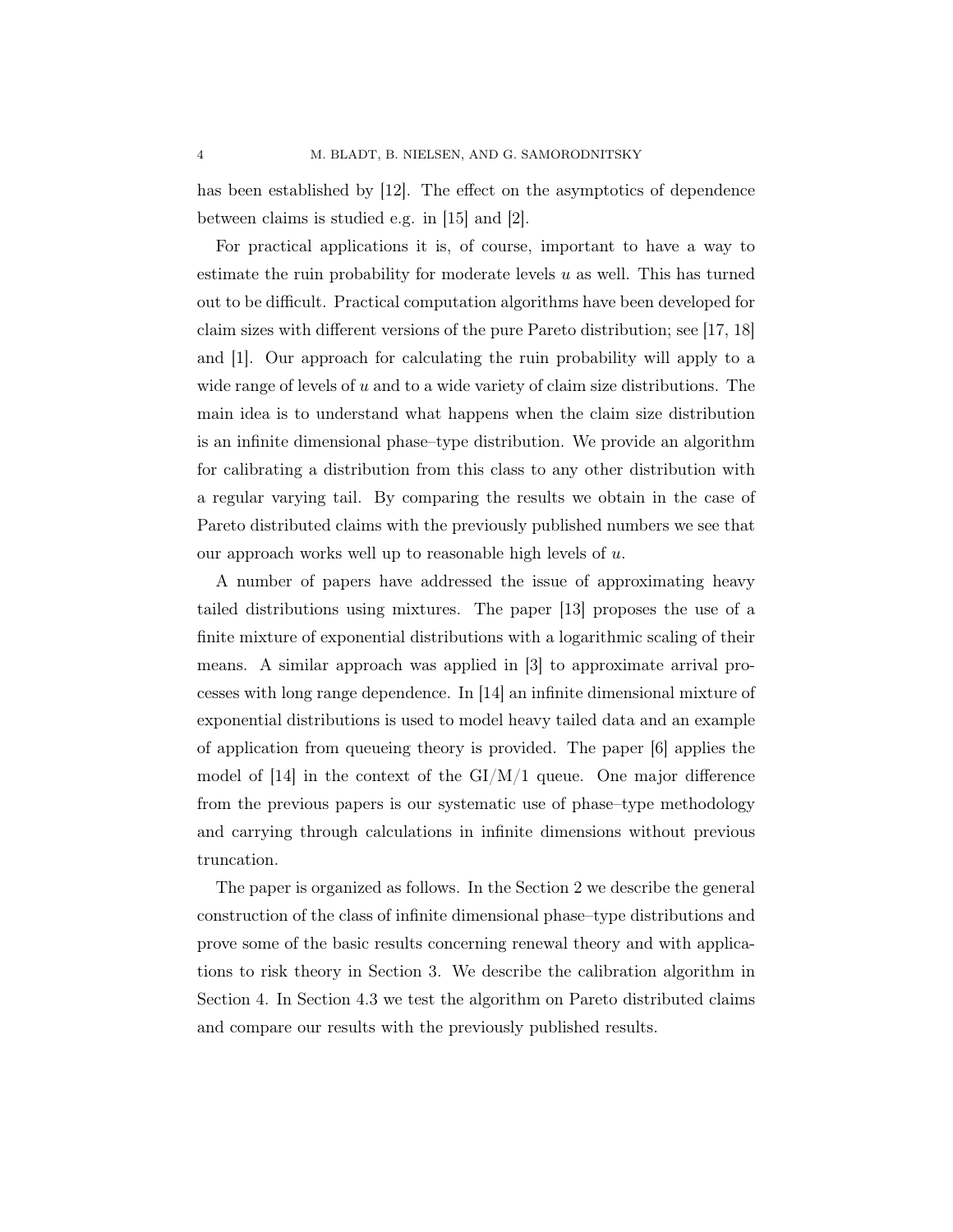#### 2. Infinite dimensional phase–type distributions

We start with presenting some background on phase-type distributions. For further details the reader can consult [16].

Consider a Markov jump process  $\mathbf{X} = \{X_t\}_{t\geq 0}$  on the finite state space  $E = {\Delta, 1, 2, ..., p}$ , where states 1, 2, ..., p are transient and state  $\Delta$  absorbing. Then  $X$  has an intensity matrix  $Q$  of the form

$$
\mathbf{Q} = \left( \begin{array}{cc} 0 & \mathbf{0} \\ \mathbf{t} & \mathbf{T} \end{array} \right),
$$

where **T** is a  $p \times p$  sub-intensity matrix of jump intensities between the transient states, **t** is a  $p$ -dimensional column vector of intensities for jumping to the absorbing state and **0** is a p–dimensional zero row vector. Let  $\alpha =$  $(\alpha_1, ..., \alpha_p)$  denote a p-dimensional row vector of initial probabilities,  $\alpha_i =$  $\mathbb{P}(X_0 = i), i = 1, ..., p$ . Let  $\mathbf{e} = (1, 1, 1, \dots, 1)'$  be the p dimensional column vector of ones. We assume that  $\alpha e = 1$ , i.e. with probability 1 the process initiates in one of the transient states. Since the rows of an intensity matrix sum to 0,  $t = -Te$ . Let  $\tau = \inf\{t > 0 | X_t = p + 1\}$  denote the time until absorption. Then we say that  $\tau$  has a phase–type distribution with parameters  $(\boldsymbol{\alpha}, \mathbf{T})$  and we write  $\tau \sim \text{PH}(\boldsymbol{\alpha}, \mathbf{T})$ .

Phase–type distributions generalize mixtures and convolutions of exponential distributions, and are widely used in applied probability due to their tractability. If  $\tau \sim PH(\boldsymbol{\alpha}, \mathbf{T})$  then the density of  $\tau$  is given by

(2.2) 
$$
f_{\tau}(x) = \alpha e^{\mathbf{T}x}t, \ x > 0,
$$

where  $\exp(\mathbf{T}x) = \sum_{n=0}^{\infty} \mathbf{T}^n x^n/n!$  denotes the usual matrix–exponential. The survival function of  $\tau$  is given by

$$
\overline{F}_{\tau}(x) = 1 - F_{\tau}(x) = \alpha e^{\mathbf{T}x} \mathbf{e}, \ x \ge 0,
$$

where  $F_{\tau}$  denotes the distribution function of  $\tau$ , and the Laplace transform of  $\tau$  is given by

$$
Ee^{-s\tau} = \alpha (s\mathbf{I} - \mathbf{T})^{-1} \mathbf{t}, \ s \ge 0,
$$

where I denotes the  $p \times p$  identity matrix. The *n*th order moment is given by

$$
\mathbb{E}(\tau^n) = (-1)^n n! \,\alpha \mathbf{T}^{-n} \mathbf{e}.
$$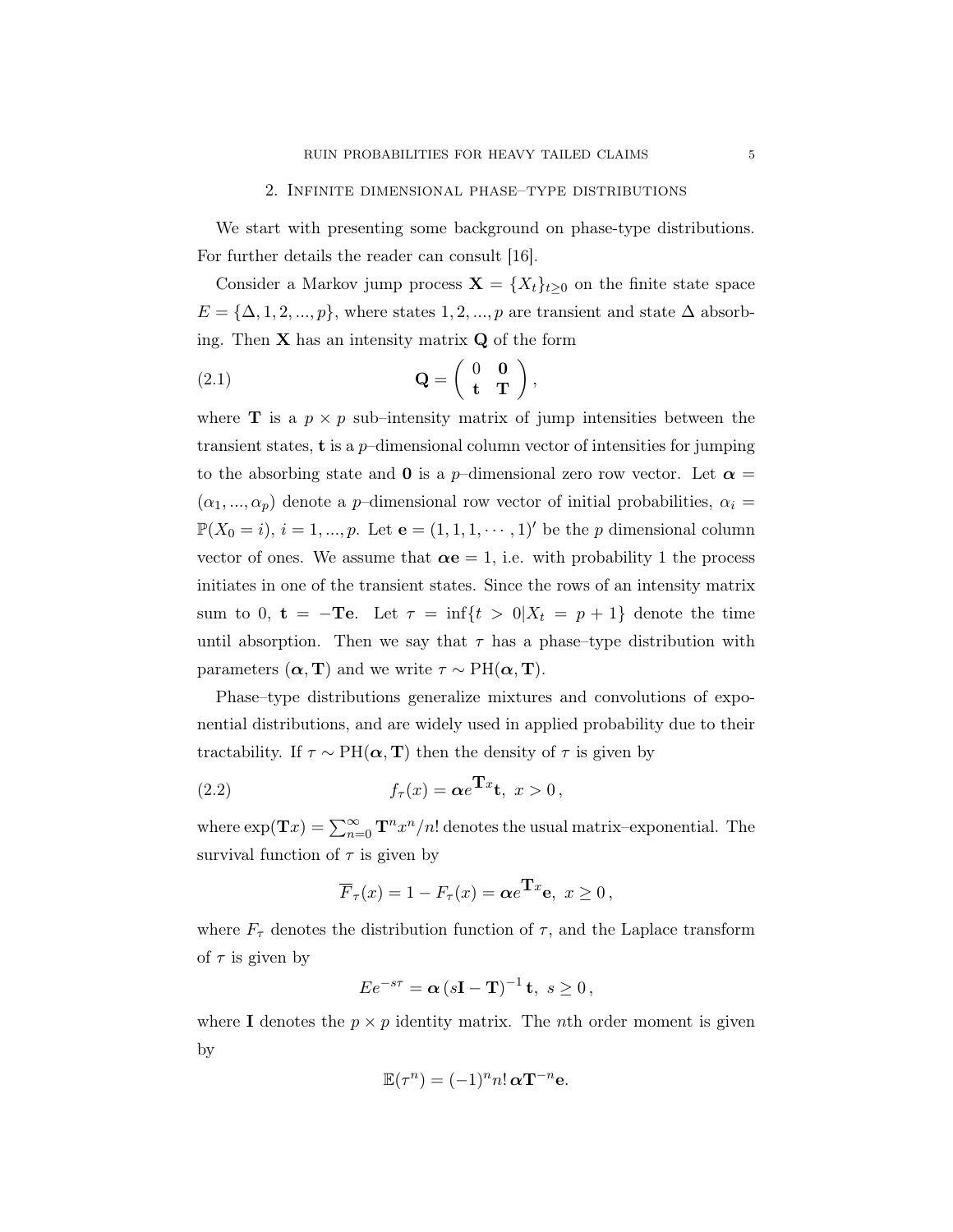Similarly, we can consider an infinite dimensional Markov jump process on the state space  $E = {\{\Delta\}} \cup {\{1, 2, ....\}}$ , where states 1, 2... are transient and the state  $\Delta$  is absorbing. It is assumed that absorption occurs with probability one. We define an infinite dimensional phase–type distribution in the same way as for a finite state space, namely the time until absorption. We let  $\boldsymbol{\pi} = (\pi_1, \pi_2, ...)$  be the initial probabilities; these are concentrated on the transient states (i.e.  $\pi_{\Delta} = 0$ ). We still write the intensity matrix  $\Lambda$  of the Markov jump process in the same way as for the finite dimensional case, namely

$$
\mathbf{Q} = \left( \begin{array}{cc} 0 & \mathbf{0} \\ \lambda & \Lambda \end{array} \right),
$$

but now  $\Lambda$  is a doubly infinite matrix.

The question which we may raise is to which extent all of the above formulas generalize to the infinite dimensional case. A sufficient condition for matrix–exponentials of infinite matrices to be well–defined is requiring the matrices to be bounded, which shall indeed be the case for our applications.

Below is an example of infinite–dimensional phase–type distributions we will consider. Let  $Y \sim PH(\boldsymbol{\alpha}, \mathbf{T})$  be a random variable with a (finite dimensional) phase-type distribution; by (2.2) it has a density given by  $g(x) = \alpha e^{\mathbf{T}x}t$ ,  $x > 0$ . Here and in the sequel we still use the notation  $(2.1).$ 

Let  $\mathbf{q} = (q_1, q_2, \ldots)$  be a vector of probabilities on N. We define a new probability law on  $(0, \infty)$  by

$$
\tilde{F}(x) = \sum_{i=1}^{\infty} q_i P(Y \le x/i), \ x > 0.
$$

It is easy to see that this is an infinite dimensional phase-type distribution with a representation of the form

(2.3) 
$$
\Lambda = \text{diag}(\mathbf{T}_1, \mathbf{T}_2, \ldots) = \begin{pmatrix} \mathbf{T}_1 & \mathbf{0} & \mathbf{0} & \mathbf{0} & \ldots \\ \mathbf{0} & \mathbf{T}_2 & \mathbf{0} & \mathbf{0} & \ldots \\ \mathbf{0} & \mathbf{0} & \mathbf{T}_3 & \mathbf{0} & \ldots \\ \mathbf{0} & \mathbf{0} & \mathbf{0} & \mathbf{T}_4 & \ldots \\ \vdots & \vdots & \vdots & \vdots & \ddots \end{pmatrix},
$$

where  $\mathbf{T}_i = \mathbf{T}/i$  and  $\mathbf{t}_i = -\mathbf{T}_i \mathbf{e} = \mathbf{t}/i$ ,  $i = 1, 2, \dots$  For convenience we denote the infinite vector of the intensities of transition to the absorbing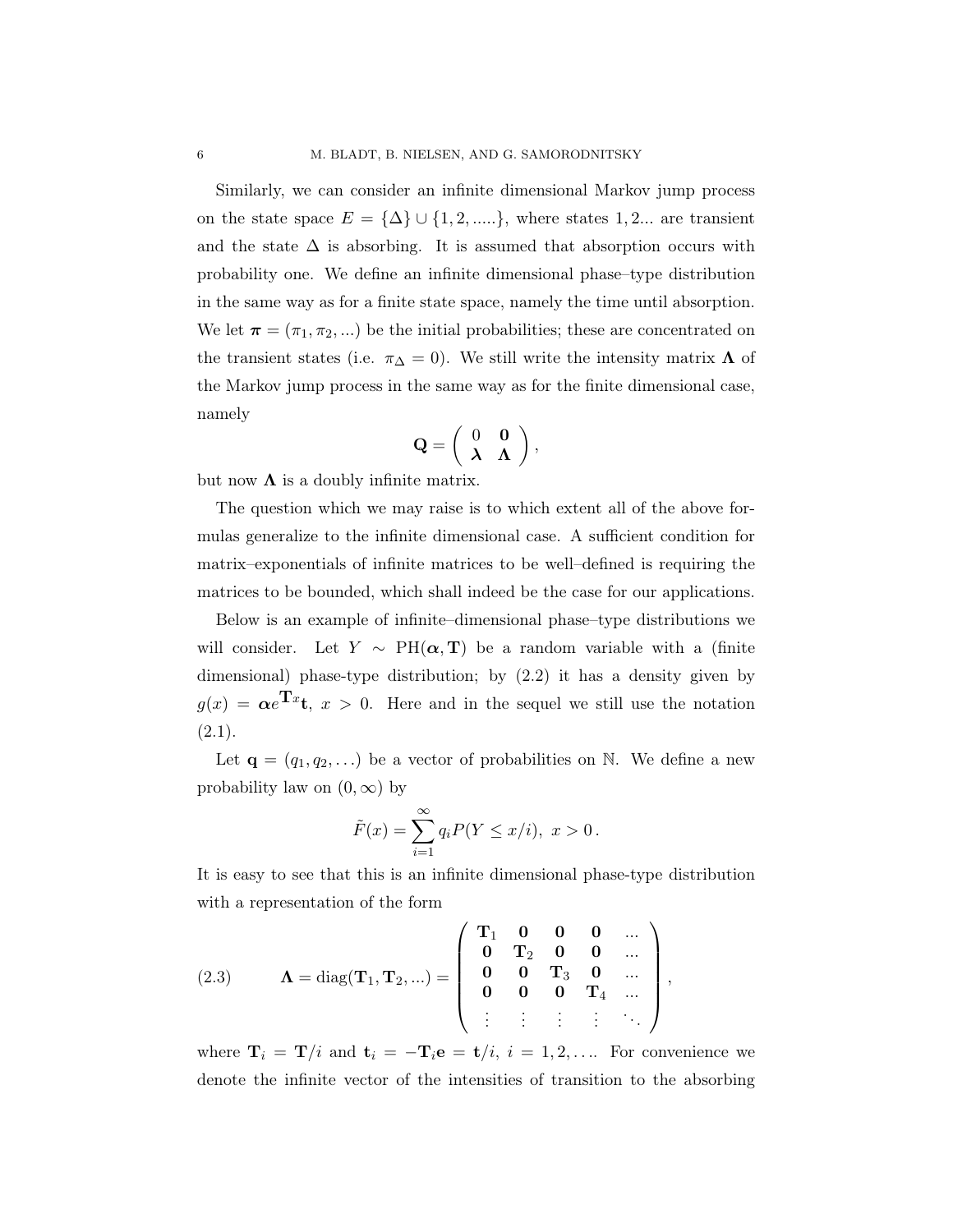state by  $\lambda = (\mathbf{t}_1, \mathbf{t}_2, \ldots)'$ . The density of F is then given by

(2.4) 
$$
f(x) = \sum_{i=1}^{\infty} q_i \alpha e^{\mathbf{T}_i x} \mathbf{t}_i, \ x > 0.
$$

This infinite dimensional phase–type distribution can be thought of as having a representation  $(\pi, \Lambda)$ , with  $\pi = (q \otimes \alpha)$ , the notation  $q \otimes \alpha$  meaning that the initial probability of the j<sup>th</sup> position in the *i*<sup>th</sup> block is equal to  $q_i \alpha_j$ . Correspondingly, the density  $f$  in  $(2.4)$  can be written compactly as

$$
f(x) = (\mathbf{q} \otimes \boldsymbol{\alpha})e^{\boldsymbol{\Lambda} x}\boldsymbol{\lambda}, \ x > 0,
$$

and the distribution function  $\tilde{F}$  as

(2.5) 
$$
F(x) = 1 - (\mathbf{q} \otimes \mathbf{\alpha})e^{\mathbf{\Lambda}x} \mathbf{e}_{\infty}, \ x \ge 0.
$$

Here  $e_{\infty}$  is the infinite dimensional column vector of ones. The Laplace transform of this infinite dimensional phase-type distribution is given by

$$
(\mathbf{q}\otimes\boldsymbol{\alpha})\left(s\mathbf{I}_{\infty}-\boldsymbol{\Lambda}\right)^{-1}\boldsymbol{\lambda},\ s\geq0\,,
$$

where  $I_{\infty}$  is the infinite dimensional identity matrix. The *n*th moment, if it exists, is given by  $n!(\mathbf{q}\otimes\boldsymbol{\alpha})(-\boldsymbol{\Lambda})^{-n}\mathbf{e}_{\infty}$ .

**Example 2.1.** Consider  $g(x) = x^{29}/29! e^{-x}$ , an Erlang distribution with 30 stages. Then **T** is a 30–dimensional matrix with  $t_{ii} = -1$  and  $t_{i,i+1} = 1$ and all other entrances zero.  $\alpha = (1, 0, 0, ..., 0)$  (dimension 30) and  $t' =$  $(0, 0, 0, ..., 0, 1)$  (dimension 30). We choose  $q_i = i^{-1.5}/\zeta(1.5)$ , the Zeta distribution, and construct  $f$  as in  $(2.4)$ . The following figure shows the original Erlang density versus f.

Example 2.2. Though the basic construction uses phase–type distributions, we can easily generalize the construction to distributions having a rational Laplace transform in general. Most applications will go through under this larger class, as is certainly the case for the ruin formulas in the next section. Let  $g(x) = (1 + \frac{1}{4\pi^2})(1 - \cos(2\pi x))e^{-x}$ . Then g is not a phase type distribution but a distribution with a rational Laplace transform which may be represented as a matrix–exponential distribution in the following way

$$
\boldsymbol{\alpha} = (1, 0, 0) \quad \mathbf{T} = \begin{pmatrix} 0 & -1 - 4\pi^2 & 1 + 4\pi^2 \\ 3 & 2 & -6 \\ 2 & 2 & -5 \end{pmatrix}, \mathbf{t} = \begin{pmatrix} 0 \\ 1 \\ 1 \end{pmatrix}
$$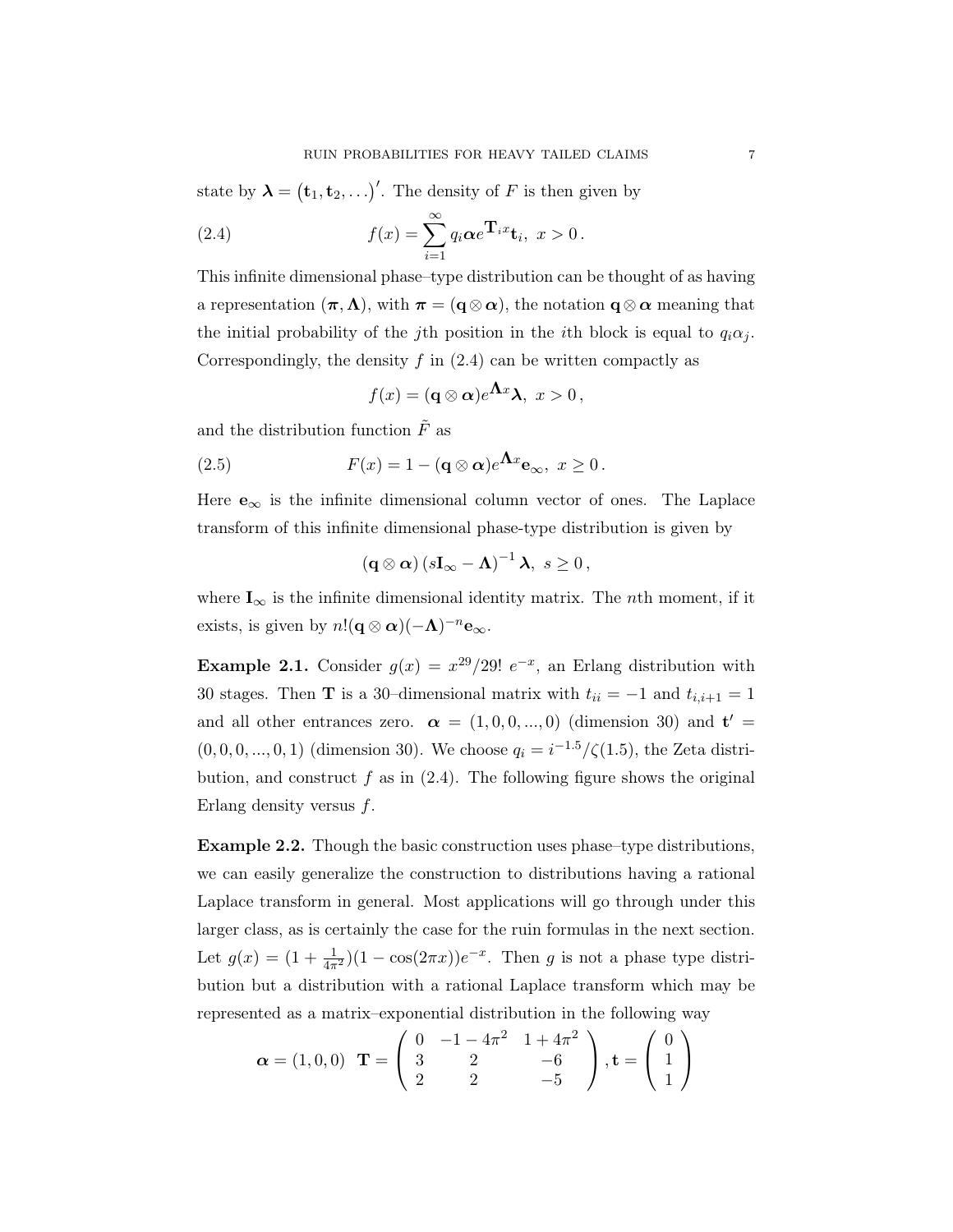

FIGURE 1. Erlang density versus a heavy tailed modification based on the same Erlang distribution and the ζ–distribution

We choose  $q_i = i^{-1.5}/\zeta(1.5)$ , the Zeta distribution, and construct f as in (2.4) . The following figure shows the original matrix–exponential density versus its heavy–tailed version  $f$ .

#### 3. Renewal theory, ladder heights and ruin probabilities

If  $\Lambda$  is a bounded operator then so is  $\Lambda + \lambda(q \otimes \alpha)$ . The matrix  $\Lambda + \lambda(q \otimes \alpha)$ is the intensity matrix (defective or not) of the Markov jump process obtained by concatenating the underlying Markov jump processes of the corresponding (infinite dimensional) phase–type renewal process. Hence

$$
(\mathbf{q}\otimes\boldsymbol{\alpha})e^{(\boldsymbol{\Lambda}+\boldsymbol{\lambda}(\mathbf{q}\otimes\boldsymbol{\alpha}))x}
$$

is the distribution at time  $x$  of the concatenated Markov jump process. This distribution is of crucial interest for calculating various functionals of interest. Let v be an infinite–dimensional vector and consider

$$
f_{\mathbf{V}}(x) = (\mathbf{q} \otimes \boldsymbol{\alpha})e^{(\boldsymbol{\Lambda} + \boldsymbol{\lambda}(\mathbf{q} \otimes \boldsymbol{\alpha}))x} \mathbf{v}.
$$

If  $\mathbf{v} = \boldsymbol{\lambda}$ , then  $f_{\mathbf{v}}(x)$  equals the renewal density. If the renewal process is terminating  $(\mathbf{\Lambda} + \mathbf{\lambda}(\mathbf{q} \otimes \alpha))$  being defective), then for  $\mathbf{v} = \mathbf{e}$ ,  $f_{\mathbf{V}}(x)$  equals the probability that the renewal process will ever reach time  $x$ . If the renewal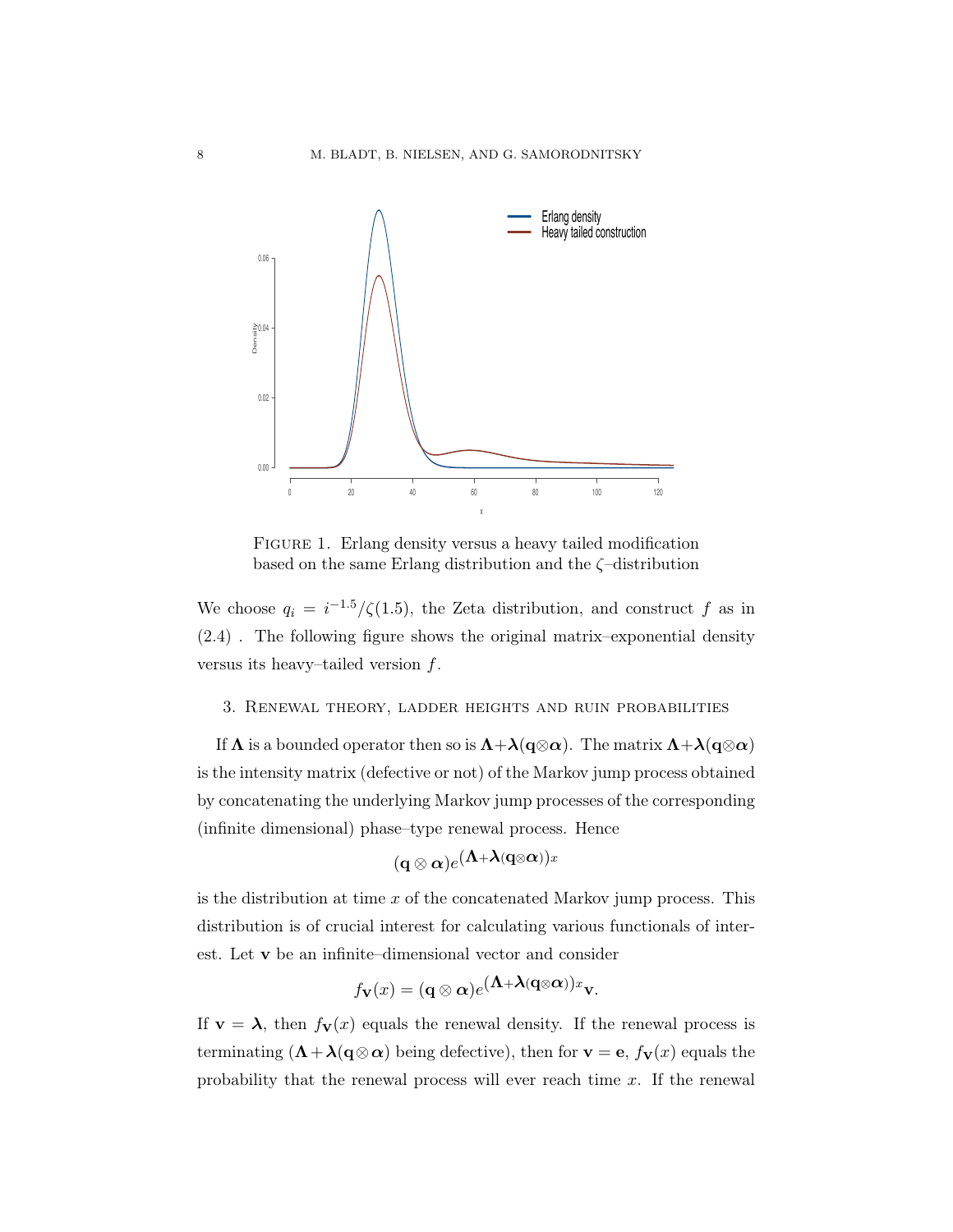

Figure 2. Matrix–exponential distribution versus a heavy– tailed modification of the same. The broken line in the heavy tailed version is caused by numerical difficulties.

process is not defective, this probability is of course equal to one. If  $v =$  $e^{\mathbf{\Lambda} y}\lambda$ , then  $y \to f_{\mathbf{V}}(x) = f_{\mathbf{V}}(x, y)$  equals the over-shoot density in the renewal process, i.e. the density of the time until the next arrival after time x. The following theorem provides an algorithm for the calculation of the functional  $f_{\mathbf{V}}(x)$ .

Theorem 3.1.

$$
f_{\mathbf{V}}(x) = e^{-\theta x} \sum_{n=0}^{\infty} \kappa_n \frac{(\theta x)^n}{n!},
$$

where

$$
\kappa_n = \left( {\mathbf{q} \otimes \boldsymbol{\alpha}} \right) \left( \mathbf{I} + \theta^{-1} (\boldsymbol{\Lambda} + \boldsymbol{\lambda} (\mathbf{q} \otimes \boldsymbol{\alpha}) \right)^n \mathbf{v}.
$$

The  $\kappa_n$ 's can be calculated by the following recursion scheme:

$$
\kappa_{n+1} = \sum_{i=0}^n \theta^{-1} (\mathbf{q} \otimes \boldsymbol{\alpha}) (\mathbf{I} + \theta^{-1} \boldsymbol{\Lambda})^i \boldsymbol{\lambda} \kappa_{n-i} + (\mathbf{q} \otimes \boldsymbol{\alpha}) (\mathbf{I} + \theta^{-1} \boldsymbol{\Lambda})^{n+1} \mathbf{v},
$$

with initial condition  $\kappa_0 = (\mathbf{q} \otimes \boldsymbol{\alpha})\mathbf{v}$ 

*Proof.* Since the diagonal elements of  $\Lambda$  are bounded, we can choose a  $\theta > 0$ such that  $I + \theta^{-1}(\Lambda + \lambda(q \otimes \alpha))$  is a sub-transition matrix. With such  $\theta$  we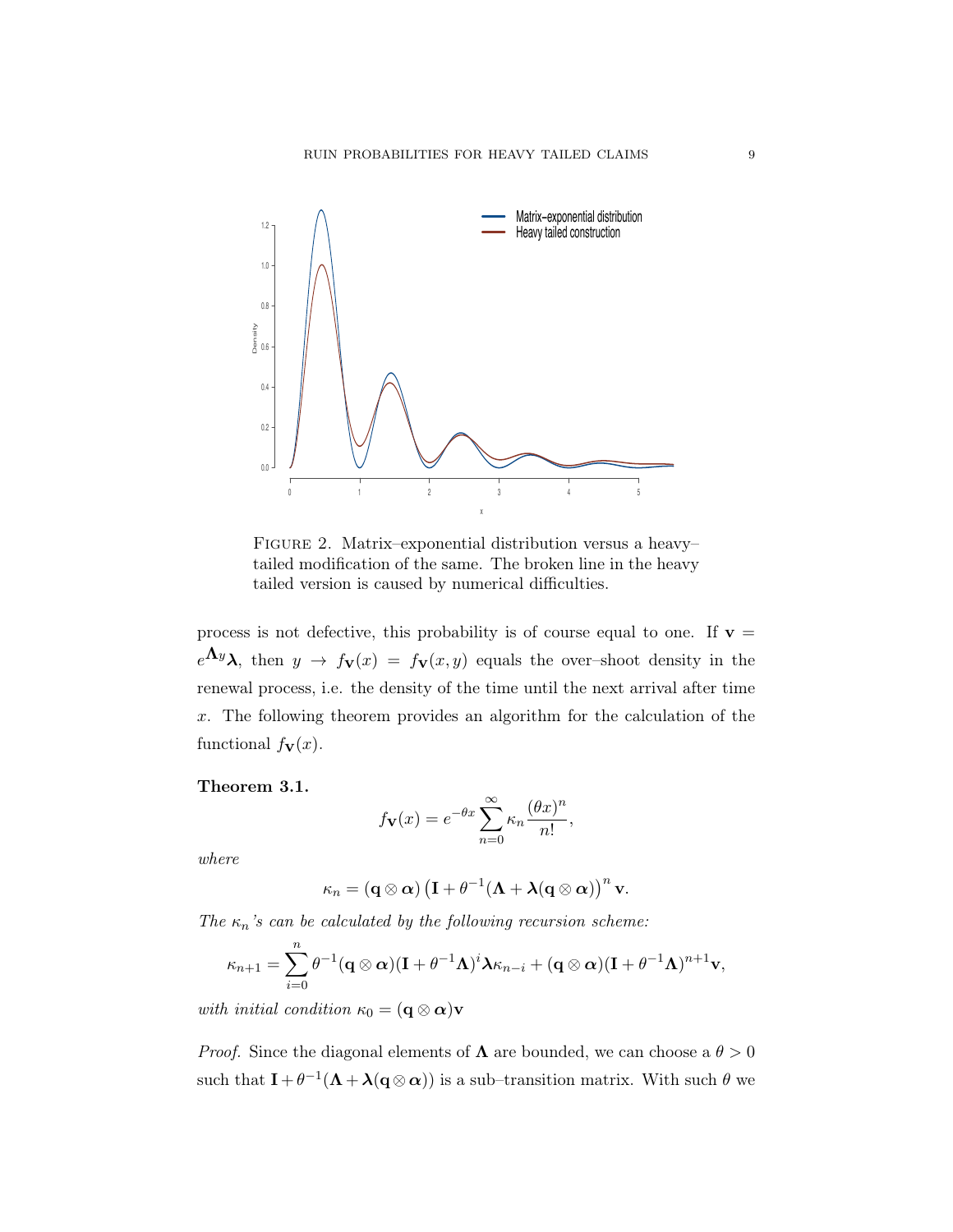write

$$
\boldsymbol{\Lambda} + \boldsymbol{\lambda} ({\bf q} \otimes \boldsymbol{\alpha}) = -\theta {\bf I} + \theta \left( {\bf I} + \theta^{-1} (\boldsymbol{\Lambda} + \boldsymbol{\lambda}({\bf q} \otimes \boldsymbol{\alpha})) \right) ,
$$

so that

$$
e^{(\mathbf{\Lambda}+\mathbf{\lambda}(\mathbf{q}\otimes\boldsymbol{\alpha}))u}=e^{-\theta u}e^{(\mathbf{I}+\theta^{-1}(\mathbf{\Lambda}+\mathbf{\lambda}(\mathbf{q}\otimes\boldsymbol{\alpha}))\theta u}.
$$

Therefore

$$
f_{\mathbf{V}}(x) = (\mathbf{q} \otimes \alpha)e^{-\theta u} \sum_{n=0}^{\infty} (\mathbf{I} + \theta^{-1}(\mathbf{\Lambda} + \mathbf{\lambda}(\mathbf{q} \otimes \alpha)))^{n} \frac{(\theta u)^{n}}{n!} \mathbf{v}
$$
  
=  $e^{-\theta u} \sum_{n=0}^{\infty} \kappa_{n} \frac{(\theta u)^{n}}{n!}.$ 

Concerning the recursion scheme, we have that

$$
\kappa_{n+1} = (\mathbf{q} \otimes \mathbf{\alpha}) (\mathbf{I} + \theta^{-1} (\mathbf{\Lambda} + \mathbf{\lambda} (\mathbf{q} \otimes \mathbf{\alpha})))^{n+1} \mathbf{v}
$$
  
\n
$$
= (\mathbf{q} \otimes \mathbf{\alpha}) (\mathbf{I} + \theta^{-1} (\mathbf{\Lambda} + \mathbf{\lambda} (\mathbf{q} \otimes \mathbf{\alpha}))) (\mathbf{I} + \theta^{-1} (\mathbf{\Lambda} + \mathbf{\lambda} (\mathbf{q} \otimes \mathbf{\alpha})))^{n} \mathbf{v}
$$
  
\n
$$
= \theta^{-1} (\mathbf{q} \otimes \mathbf{\alpha}) \mathbf{\lambda} \kappa_{n} + (\mathbf{q} \otimes \mathbf{\alpha}) (\mathbf{I} + \theta^{-1} \mathbf{\Lambda}) (\mathbf{I} + \theta^{-1} (\mathbf{\Lambda} + \mathbf{\lambda} (\mathbf{q} \otimes \mathbf{\alpha})))^{n} \mathbf{v}
$$
  
\n
$$
= \theta^{-1} (\mathbf{q} \otimes \mathbf{\alpha}) \mathbf{\lambda} \kappa_{n} + \theta^{-1} (\mathbf{q} \otimes \mathbf{\alpha}) (\mathbf{I} + \theta^{-1} \mathbf{\Lambda}) \mathbf{\lambda} \kappa_{n-1}
$$
  
\n
$$
+ (\mathbf{q} \otimes \mathbf{\alpha}) (\mathbf{I} + \theta^{-1} \mathbf{\Lambda})^{2} (\mathbf{I} + \theta^{-1} (\mathbf{\Lambda} + \mathbf{\lambda} (\mathbf{q} \otimes \mathbf{\alpha})))^{n-1} \mathbf{v}
$$
  
\n
$$
= \sum_{i=0}^{n} \theta^{-1} (\mathbf{q} \otimes \mathbf{\alpha}) (\mathbf{I} + \theta^{-1} \mathbf{\Lambda})^{i} \mathbf{\lambda} \kappa_{n-i} + (\mathbf{q} \otimes \mathbf{\alpha}) (\mathbf{I} + \theta^{-1} \mathbf{\Lambda})^{n+1} \mathbf{v}.
$$

Consider the claim surplus process  $\{S(t)\}_{t\geq 0}$  in (1.1) with i.i.d. claims with the infinite–dimensional phase–type distribution whose density is given by (2.4). Let  $\tau_+ = \tau_+(1) = \inf\{t > 0 | S(t) > 0\}$  and  $\tau_+(n+1) = \inf\{t > 0 | S(t) > 0\}$  $\tau_{+}(n)|S(t) > S(\tau_{+}(n))\}, n \geq 1$  denote the successive ladder epochs for the ascending ladder process  $\{S(\tau_+(n))\}_{n\geq 1}$ . This is a terminating renewal process since the ladder height distribution is defective. The density of this distribution is  $g_{+}(x) = \beta(1 - F(x))$  (see e.g. [5]),  $x > 0$ . Thus by (2.5)

$$
g_{+}(x) = \beta(\mathbf{q} \otimes \boldsymbol{\alpha})e^{\mathbf{\Lambda}x}\mathbf{e} = \beta \sum_{i=1}^{\infty} q_{i}\boldsymbol{\alpha}e^{\mathbf{T}_{i}x}\mathbf{e}, \ x > 0.
$$

Rewriting for  $x > 0$ 

$$
g_{+}(x) = \beta(\mathbf{q} \otimes \alpha)\Lambda^{-1}e^{\Lambda x}\Lambda e
$$
  
=  $(-\beta(\mathbf{q} \otimes \alpha)\Lambda^{-1})e^{\Lambda x}\lambda,$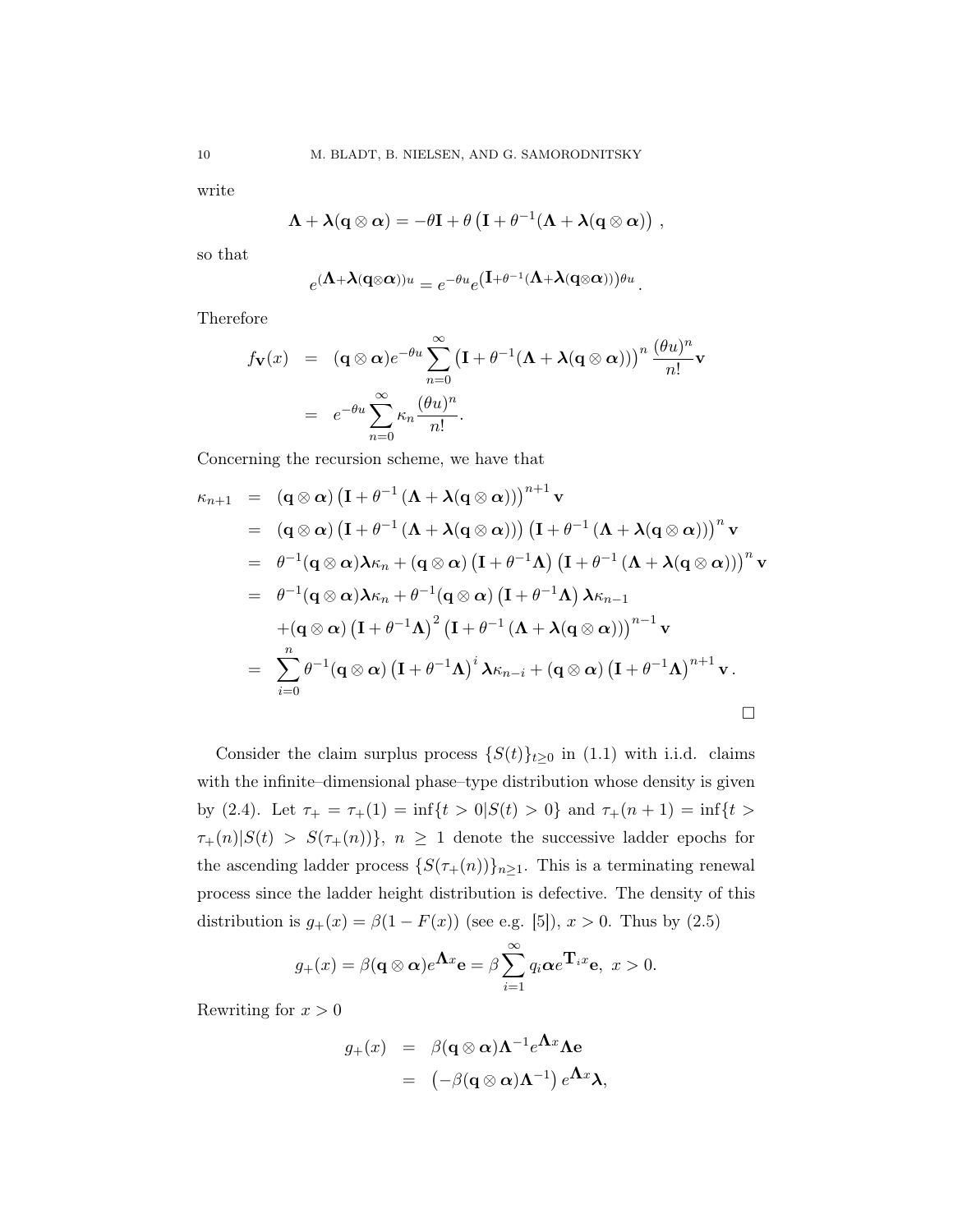we see that the ascending ladder height distribution, though defective, is itself of the infinite dimensional phase–type, with a representation  $(\pi_+,\Lambda)$ , where  $\pi_+ = -\beta(\mathbf{q} \otimes \alpha)\Lambda^{-1}$ . It is defective because these initial probabilities do not sum to one.

Since  $\Lambda$  is block diagonal, the ascending ladder height density can also be written as

$$
g_{+}(x) = -\beta \sum_{i=1}^{\infty} q_i \alpha \mathbf{T}_i^{-1} e^{\mathbf{T}_i x} \mathbf{t}_i = -\beta \sum_{i=1}^{\infty} q_i \alpha \mathbf{T}^{-1} e^{\mathbf{T}_i x} \mathbf{t}.
$$

Thus, if  $\hat{g}$  is the density of the finite dimensional defective phase–type distribution PH( $\alpha_{+}$ , T), where  $\alpha_{+} = -\beta \alpha T^{-1}$ , then

$$
g_{+}(x) = \sum_{i=1}^{\infty} q_i \hat{g}(x/i), \ x > 0.
$$

In fact,  $\hat{g}$  is the ascending ladder height density corresponding to the finite dimensional phase–type distribution with the representation  $(\alpha, T)$ .

Let G denote the distribution function corresponding to  $\hat{g}$ . Then the total mass of the defective distribution  $G_+$  corresponding to  $g_+$  is

$$
||G_{+}|| = \int_{0}^{\infty} g_{+}(x)dx = \sum_{i=1}^{\infty} iq_{i} ||\hat{G}|| = \mu_{\mathbf{Q}} \alpha_{+} \mathbf{e},
$$

where  $\mu_{\mathbf{q}}$  is the mean of the discrete distribution  $\mathbf{q}$ . Of course we also have  $||G_+|| = \pi_+e.$ 

Since the ascending ladder process is terminating, there is a finite (geometrically distributed) number of ascending ladder epochs. Let M denote the sum of all the ladder heights (i.e. the life of the terminating renewal process). Then  $M$  also has an infinite dimensional phase–type distribution with a representation  $(\pi_+, \Lambda + \lambda \pi_+)$ . The ruin occurs if and only if  $M > u$ , so the corresponding ruin probability is given by

(3.1) 
$$
\Psi(u) = \mathbb{P}(M > u) = \pi_+ e^{(\Lambda + \lambda \pi_+)u} e.
$$

Note, further, that the random variable  $M$  has a compound geometric distribution, because it can be represented as  $M = G_1 + ... + G_K$ , where K is a geometric variable with parameter  $\delta = ||G_+||$ , independent of an i.i.d. sequence  $G_1, G_2, ...$  with the common law  $G_+/\delta$ . We will find this interpretation useful in the sequel.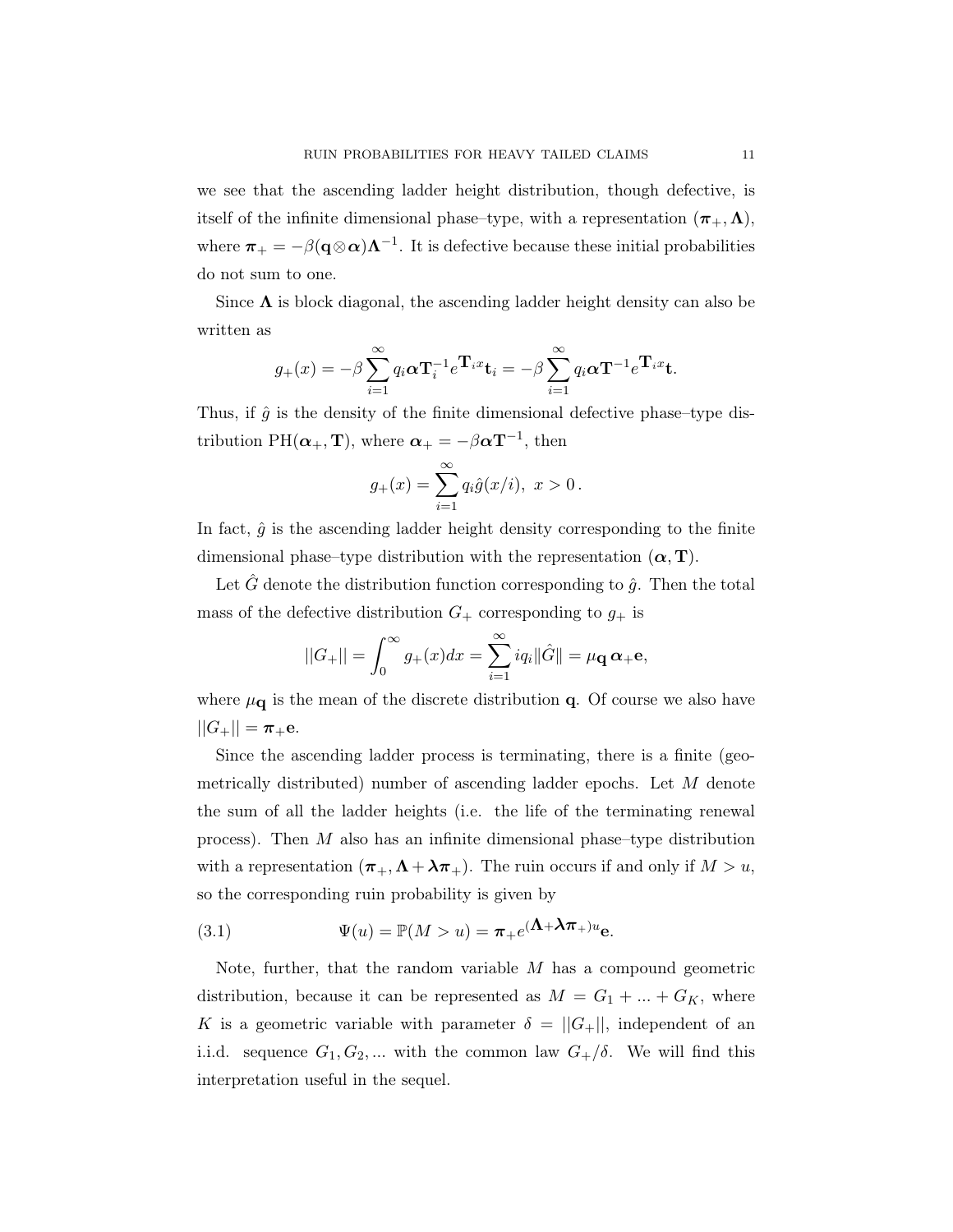We may use Theorem 3.1 with  $\mathbf{v} = \mathbf{e}$  to compute (3.1). However, using the special structure of  $\Lambda$  we can further refine the algorithm to the following

$$
\kappa_0 = \beta \alpha (-\mathbf{T})^{-1} \sum_{j=1}^{\infty} j q_j \mathbf{e},
$$
  
\n
$$
\kappa_n = \theta^{-1} \beta \alpha \sum_{i=0}^{n-1} \sum_{j=1}^{\infty} q_j (\mathbf{I} + (j\theta)^{-1} \mathbf{T})^i \mathbf{e} \kappa_{n-1-i}
$$
  
\n
$$
+ \beta \alpha (-\mathbf{T})^{-1} \sum_{j=1}^{\infty} j q_j (\mathbf{I} + (j\theta)^{-1} \mathbf{T})^n \mathbf{e}, n \ge 1.
$$

The computations for the ruin probability  $\Psi(u)$  developed above work well up to reasonably high levels  $u$ . Estimates of ruin probabilities for reserves  $u$ larger than those that could be handled by the proposed recursion scheme, might be carried out by the asymptotic expansions developed by [8]. We reproduce this expansion here. Suppose that the claim sizes have a distribution with regular varying tails with index  $\phi > 1$ , as in (1.3).

Let  $m < \phi - 1$  be a nonnegative integer. If  $m \geq 2$ , assume that the claim size distribution tail  $\overline{F}$  has, for large values of its argument,  $m-1$ derivatives, with the  $m - 1$ th derivative regularly varying at infinity with exponent  $-(\phi + m - 1)$ . Note that about any distribution F used in practice with  $\phi > 3$  satisfies this assumption with  $m = \lceil \phi \rceil - 2$ . Let  $\rho = \beta E X$ ; recall that we are assuming that  $\rho < 1$ . Denote

$$
H(x) = \frac{1}{EX} \int_0^x \overline{F}(y) dy, \ x \ge 0,
$$

the stationary renewal distribution function corresponding to  $F$ . Note that by the Karamata theorem,  $\overline{H}(u) = 1 - H(u)$  is regularly varying with exponent  $-\phi + 1$ ; see [19]. Then by Proposition 4.5.1 in [8],

(3.2) 
$$
\Psi(u) = \rho(1-\rho)\sum_{j=0}^{m} \gamma_j(\rho) \frac{d^j \overline{H}(u)}{du^j} + o(u^{1-m}\overline{F}(u))
$$

as  $u \to \infty$ . Here

$$
\gamma_j(\rho) = \frac{1}{j!} \frac{d^j}{d\theta^j} \Big( 1 - \rho L_H(\theta) \Big)^{-2} \Big|_{\theta=0}, \ j = 0, \ldots, m,
$$

with

$$
L_H(\theta) = \int_0^\infty e^{-\theta x} H(dx), \ \theta \ge 0
$$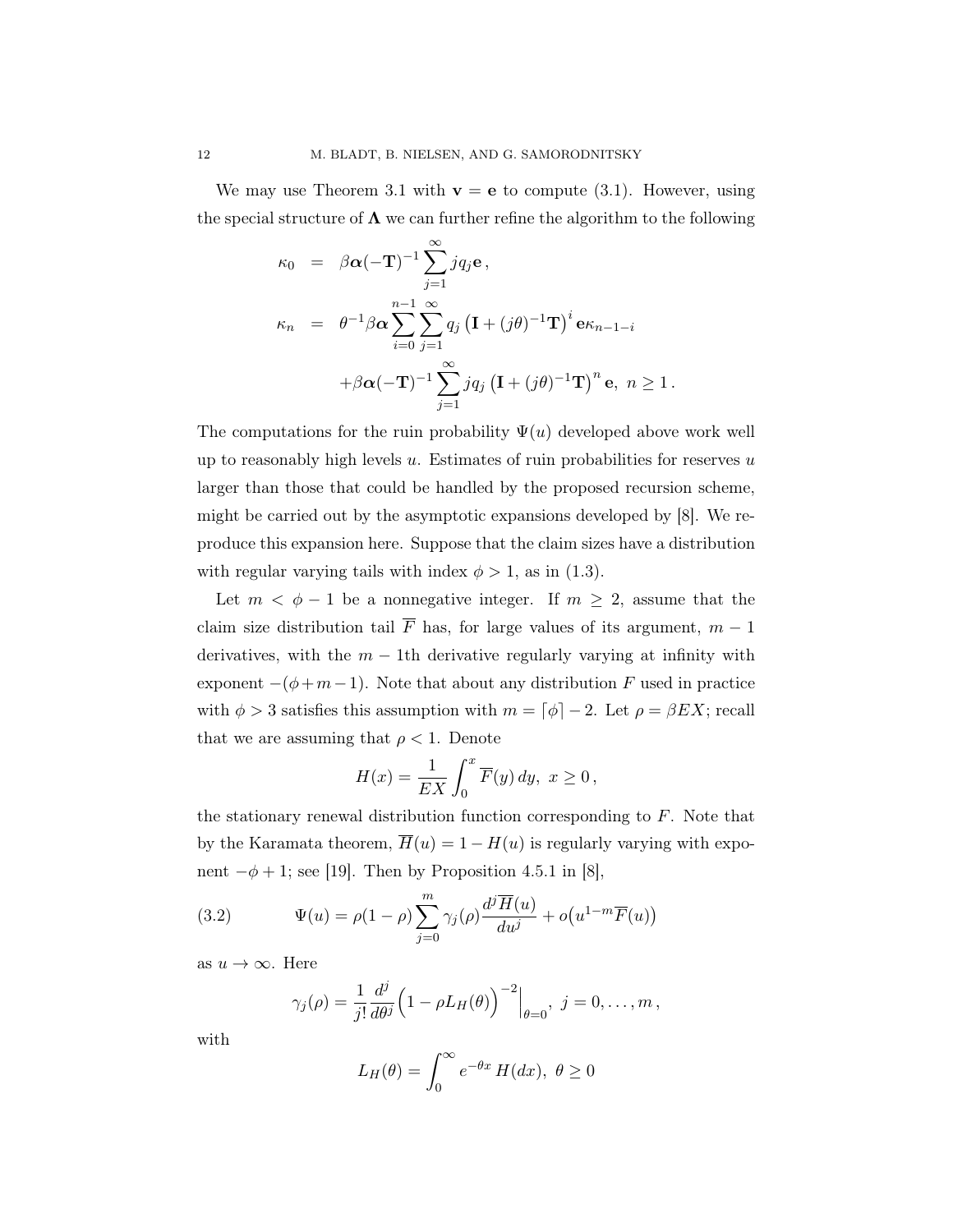being the Laplace transform of H. The first few values of  $\gamma_i(\rho)$  are

$$
\gamma_0(\rho) = \frac{1}{(1-\rho)^2}, \quad \gamma_1(\rho) = -\frac{2\rho}{(1-\rho)^3} m_{1,H},
$$

$$
\gamma_2(\rho) = \frac{\rho}{(1-\rho)^3} m_{2,H} + \frac{3\rho^2}{(1-\rho)^4} (m_{1,H})^2,
$$

$$
\gamma_3(\rho) = -\left(\frac{\rho}{3(1-\rho)^3} m_{3,H} + \frac{3\rho^2}{(1-\rho)^4} m_{1,H} m_{2,H} + \frac{4\rho^3}{(1-\rho)^5} (m_{1,H})^3\right),
$$

$$
\gamma_4(\rho) = \frac{\rho}{12(1-\rho)^3} m_{4,H} + \frac{\rho^2}{(1-\rho)^4} m_{1,H} m_{3,H} + \frac{3\rho^2}{4(1-\rho)^4} (m_{2,H})^2
$$

$$
+ \frac{6\rho^3}{(1-\rho)^5} (m_{1,H})^2 m_{2,H} + \frac{5\rho^4}{(1-\rho)^6} (m_{1,H})^4.
$$

Here

$$
m_{j,H} = \frac{EX^{j+1}}{(j+1)EX}, \ j = 0, \ldots, m.
$$

# 4. Calibration to a known distribution with a regularly VARYING TAIL

Let  $X$  be a generic claim size random variable whose law is the claim size distribution  $F$ , which is assumed to have a regularly varying tail with exponent  $-\phi < -1$ . We assume that  $EX > 1$ ; any other case can be reduced to this case by scaling the problem.

Let Y be another (positive) random variable with  $EY^{\phi} = 1$ . In the algorithm Y will have a phase–type distribution, of the type described in Section 2. For now it is enough to assume that Y has a significantly lighter tail than  $X$  does; we will be more specific in a moment. We start by approximating the law  $F$  of  $X$  by a suitable mixture of the scaled versions of  $Y$ .

For  $i = 1, 2, \ldots$  let

$$
q_i = P(i - 1 < X \leq i) = F(i) - F(i - 1) \, .
$$

Next, let

$$
I = \max \left\{ \min\{j : jF(j) + \sum_{i=j+1}^{\infty} iq_i \geq EX/EY\},\right\}
$$

$$
\min\{j : F(j) + \sum_{i=j+1}^{\infty} iq_i \leq EX/EY\} \right\},
$$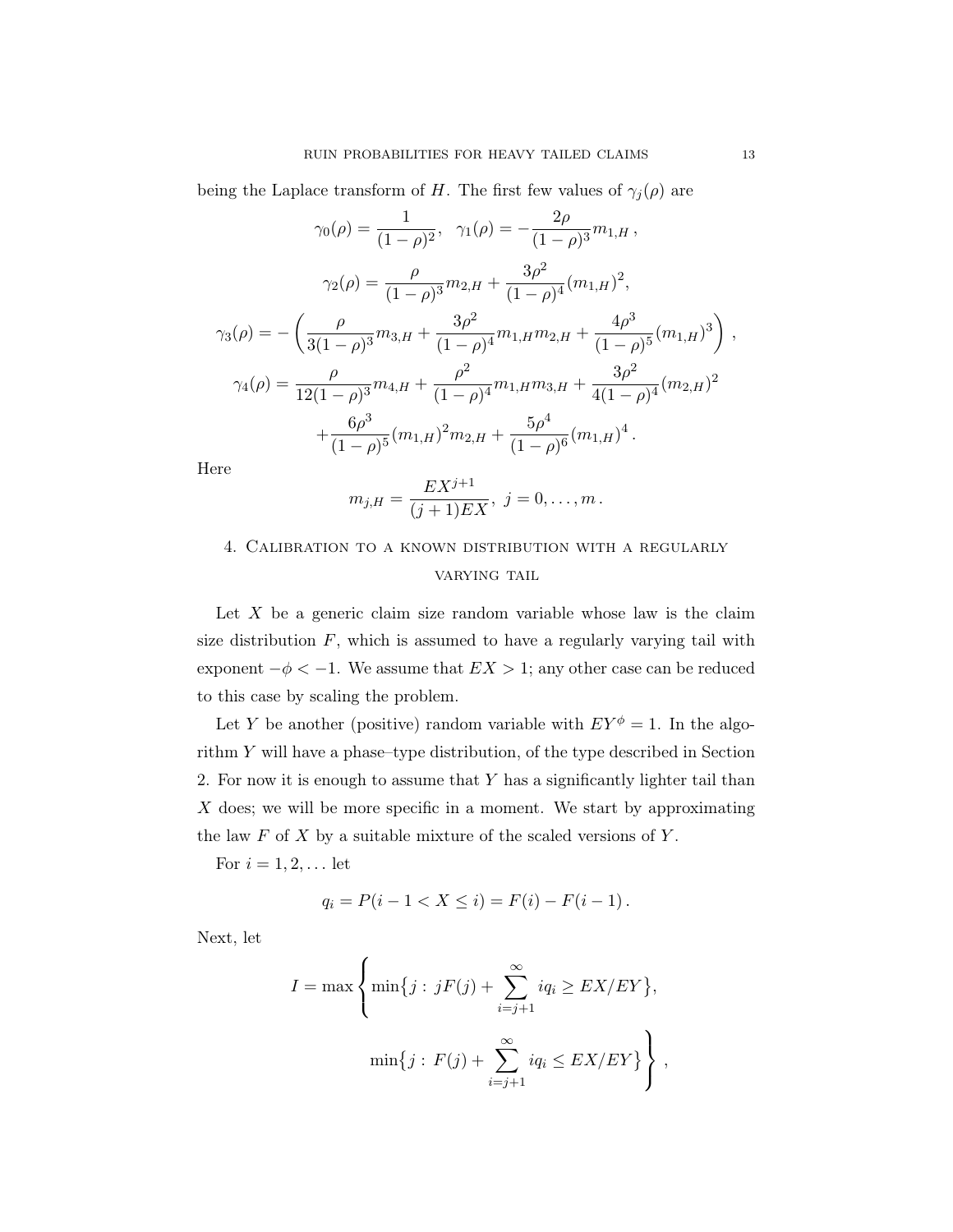and for  $s \in [0, \infty]$  denote

$$
p_i(s) = \frac{q_i s^i}{\sum_{j=1}^I q_j s^j} F(I), i = 1, \dots, I.
$$

Then

$$
\tilde{F}_s(x) = \sum_{i=1}^I p_i(s) P(Y \le x/i) + \sum_{i=I+1}^\infty q_i P(Y \le x/i), \ x > 0,
$$

defines a probability distribution on  $(0, \infty)$ . If  $X_s$  is a generic random variable with this law, we see, by the definition of  $I$ , that

$$
\lim_{s \to 0} EX_s = \left( F(I) + \sum_{i=I+1}^{\infty} iq_i \right) EY \le EX,
$$
  

$$
\lim_{s \to \infty} EX_s = \left( IF(I) + \sum_{i=I+1}^{\infty} iq_i \right) EY \ge EX.
$$

Therefore, there is a unique  $s_* \in [0, \infty]$  such that  $EX_{s_*} = EX$ . The approximating claim size law is defined by

(4.1) 
$$
\tilde{F}(x) = F_{s_*}(x), \ x > 0,
$$

and we denote by  $\tilde{X}$  a generic random variable with this distribution. By construction,  $E\tilde{X} = EX$ . The following proposition shows that the asymptotic tail of  $\tilde{X}$  matches the tail of X as well.

**Proposition 4.1.** (i) Assume that  $EY^{\phi+\varepsilon} < \infty$  for some  $\varepsilon > 0$ , and that  $EY^{\phi} = 1$ . Then

$$
\lim_{x \to \infty} \frac{P(\tilde{X} > x)}{P(X > x)} = 1.
$$

(ii) Assume, additionally, that  $Y$  has a bounded density  $g$ , satisfying for some  $p > \phi + 1$ ,

(4.2) 
$$
g(x) \leq Ax^{-p} \text{ for some } A > 0, \text{ all } x > 0.
$$

Then  $\tilde{X}$  has a density  $\tilde{f}$  satisfying

$$
\lim_{x \to \infty} \frac{\tilde{f}(x)}{\phi x^{-1} P(X > x)} = 1.
$$

*Proof.* Denote by  $D$  a discrete random variable with

$$
P(D = i) = \begin{cases} p_i(s_*) & \text{for } i = 1, \dots, I, \\ q_i & \text{for } i = I + 1, \dots \end{cases}
$$

Note that for  $x > I$ ,

$$
P(D > x) = P(X > \lceil x \rceil) \sim P(X > x)
$$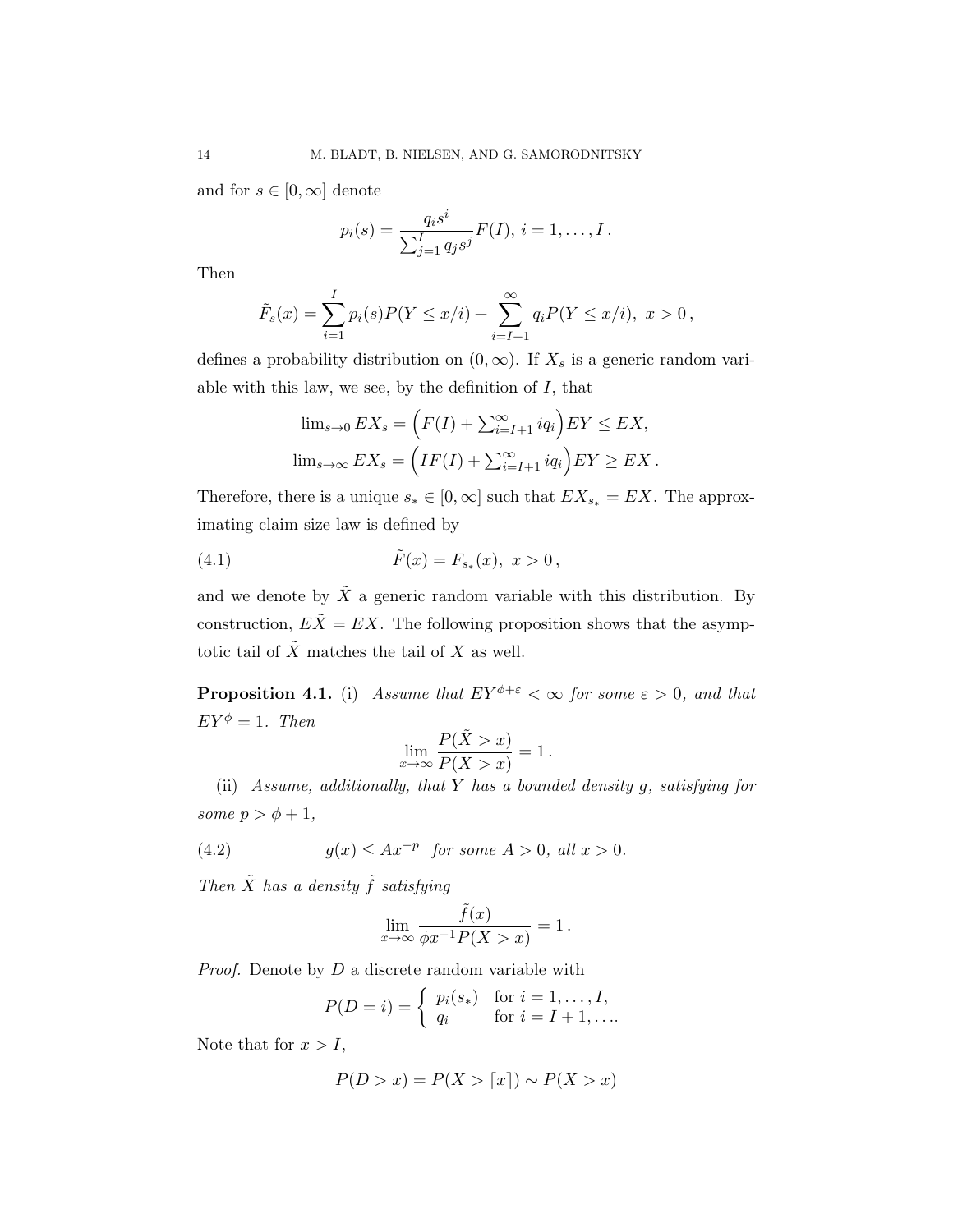as  $x \to \infty$ . Since  $\tilde{X} \stackrel{d}{=} DY$ , with D and Y independent in the right hand side, we obtain by the Breiman lemma (see [10]), that

$$
P(\tilde{X} > x) \sim EY^{\phi}P(D > x) \sim P(X > x)
$$

as  $x \to \infty$ . This establishes the claim of part (i).

For part (ii), existence of a density  $\tilde{f}$  follows from existence of the density of  $Y$ . We will use the results in Section 4.4 of [9]. To this end we write the density  $\tilde{f}$  as a Mellin–Stieltjes convolution

$$
\tilde{f}(x) = \frac{1}{x} \int_0^\infty k(x/y) U(dy) = \frac{1}{x} \left( k \stackrel{S}{*} U \right)(x), \ x > 0;
$$

see (4.0.3) in [9]. Here  $k(x) = xg(x), x > 0$ , while U is a non-decreasing right continuous function on  $(0, \infty)$  defined by  $U(x) = -P(D > x), x > 0$ . We check the conditions of Theorem 4.4.2 in [9]. Choose two real numbers,  $\sigma$  and  $\tau$ , such that

$$
-(p-1) < \sigma < -\phi < 0 < \tau < 1\,,
$$

and consider the amalgam norm

$$
||k||_{\sigma,\tau} = \sum_{n=-\infty}^{\infty} \max\left(e^{-\sigma n}, e^{-\tau n}\right) \sup_{e^n \le x \le e^{n+1}} |k(x)|.
$$

Note that

$$
\sum_{n=0}^{\infty} \max (e^{-\sigma n}, e^{-\tau n}) \sup_{e^n \le x \le e^{n+1}} |k(x)| = \sum_{n=0}^{\infty} e^{-\sigma n} \sup_{e^n \le x \le e^{n+1}} |k(x)|
$$
  

$$
\le A \sum_{n=0}^{\infty} e^{-\sigma n} e^{n+1} e^{-pn} < \infty
$$

by (4.2) and the choice of  $\sigma$ . Next, denoting by M an upper bound on the density  $g$ , we have

$$
\sum_{n=-\infty}^{0} \max(e^{-\sigma n}, e^{-\tau n}) \sup_{e^n \le x \le e^{n+1}} |k(x)| = \sum_{n=-\infty}^{0} e^{-\tau n} \sup_{e^n \le x \le e^{n+1}} |k(x)|
$$
  

$$
\le M \sum_{n=-\infty}^{0} e^{-\tau n} e^{n+1} < \infty
$$

by the choice of  $\tau$ . We conclude that  $||k||_{\sigma,\tau} < \infty$ . Finally,  $U(0+) = -1 =$  $O(x^{\sigma})$  as  $x \to 0+$ . Therefore, we may apply Theorem 4.4.2 in [9] to conclude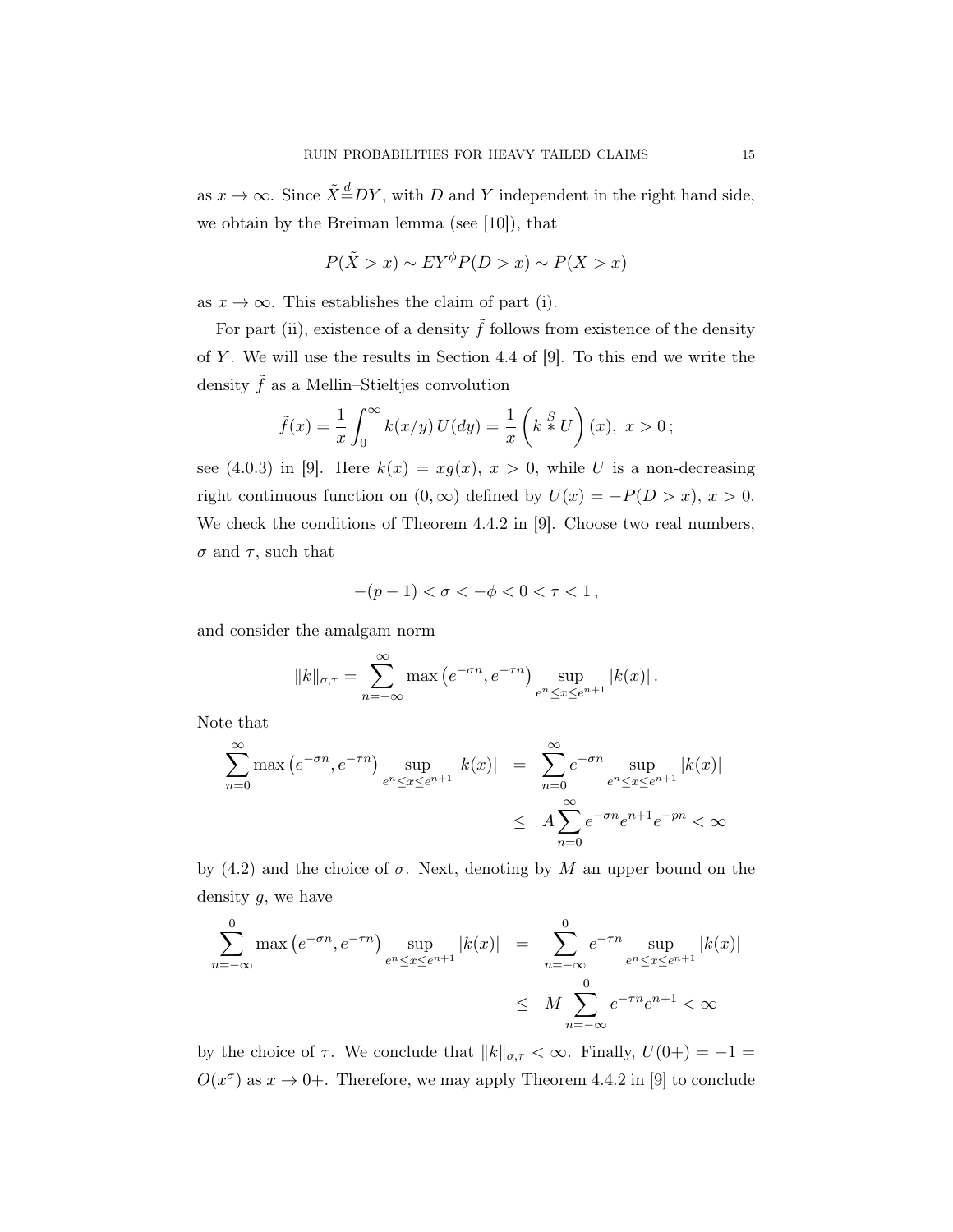that, as  $x \to \infty$ ,

$$
\tilde{f}(x) \sim (-\alpha) \left(\frac{1}{x}U(x)\right) \int_0^\infty u^{-\alpha-1} k(1/u) du
$$
  
=  $\phi x^{-1} E Y^{\phi} P(D > x) \sim \phi x^{-1} P(X > x),$ 

as required.  $\Box$ 

In our algorithm we choose  $Y$  above to be a phase–type distribution, discussed in Section 2. Note that, in particular, all the conditions of Proposition 4.1 hold.

A useful conclusion from Proposition 4.1 is the fact that a subclass of infinite–dimensional phase–type distributions is dense within the class of all distributions in  $(0, \infty)$  with regularly varying tails, both in the weak topology, and in a tail–related topology, that we presently explain. Let  $F$  be a probability law on  $(0, \infty)$ , and  $(t_i)$  a dense countable subset of  $(0, \infty)$  consisting of continuity points of F. Let  $(w_i)$  be an arbitrary countable family of positive numbers adding up to 1. Then a sequence  $(G_n)$  of probability laws on  $(0, \infty)$  converges weakly to F if and only if

$$
d_0(G_n, F) := \sum_i w_i |G_n(t_i) - F(t_i)| \to 0
$$

as  $n \to \infty$ . In order to show that the approximation works well in the tails in the distribution, we would like to to show convergence using the distance

.

,

(4.3) 
$$
d_1(G_n, F) := \sum_i w_i \left( \left| 1 - \frac{1 - F(t_i)}{1 - G_n(t_i)} \right| + \left| 1 - \frac{1 - G_n(t_i)}{1 - F(t_i)} \right| \right)
$$

Clearly,  $d_1(G_n, F) \to 0$  still implies weak convergence, but it also implies that the convergence to  $F$  is good "in the tails" as well.

Consider the class  $\mathcal I$  of infinite–dimensional phase-type distributions with a representation of the form, generalizing that in (2.3):

(4.4) 
$$
\Lambda = \left(\begin{array}{cccccc} T_0 & 0 & 0 & 0 & 0 & \dots \\ 0 & T_1 & 0 & 0 & 0 & \dots \\ 0 & 0 & T_2 & 0 & 0 & \dots \\ 0 & 0 & 0 & T_3 & 0 & \dots \\ 0 & 0 & 0 & 0 & T_4 & \dots \\ \vdots & \vdots & \vdots & \vdots & \vdots & \ddots \end{array}\right)
$$

where  $\mathbf{T}_i$ ,  $i \geq 1$  are as in in (2.3), and  $\mathbf{T}_0$  is a finite sub-intensity matrix. We claim that for any probability law F on  $(0, \infty)$  with a regularly varying tail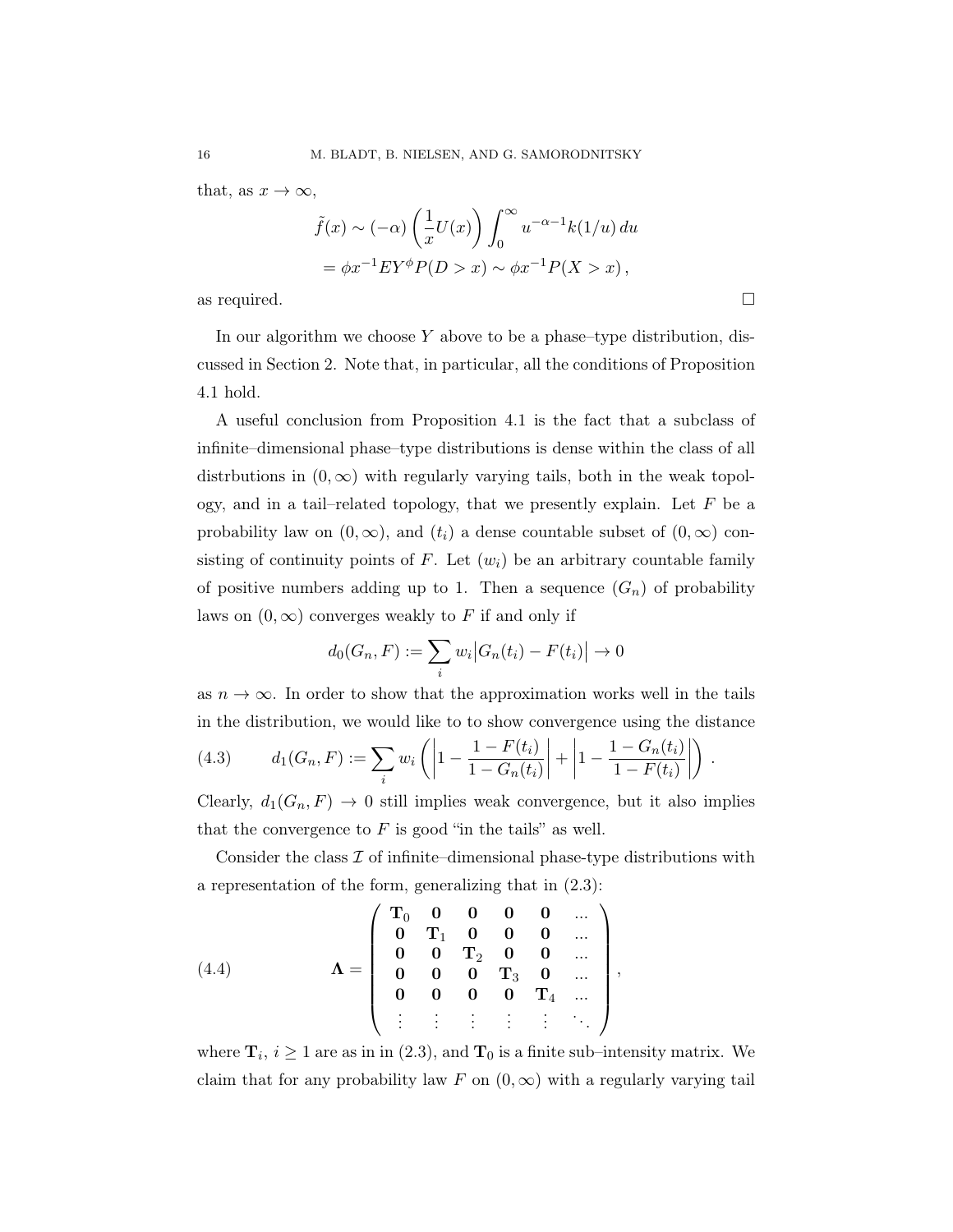with exponent  $-\phi < -1$ , any dense countable subset  $(t_i)$  of  $(0, \infty)$  consisting of continuity points of F, we can find a sequence  $(G_n)$  of laws in  $\mathcal I$  converging to  $F$  in the distance  $d_1$  in (4.3).

To see this, let X be a random variable with distribution F. Let  $\theta > 0$ be large enough so that  $P(X \leq \theta) > 0$ . By Proposition 4.1 there is a random variable  $\tilde{X}_{\theta}$  with an infinite–dimensional phase-type distributions with a representation of the form (2.3) such that

$$
\lim_{x \to \infty} \frac{P(\tilde{X}_{\theta} > x)}{P(X > x)} = P(X > \theta).
$$

Let  $Y_{\theta}$  have the conditional law of X given  $X \leq \theta$ . By Theorem 4.2 in [5], for any (small)  $\varepsilon > 0$  we can find a random variable  $\tilde{Y}_{\theta,\varepsilon}$  with a finite phase–type distribution such that both

$$
d_0(Y_{\theta}, \tilde{Y}_{\theta, \varepsilon}) \leq \varepsilon
$$

and

$$
E(Y_{\theta,\varepsilon})^{2\phi} \le M_\theta
$$

for some finite  $M_{\theta}$  independent of  $\varepsilon$ . If we define (the law of) a random variable  $Z_{\theta,\varepsilon}$  by

the law of 
$$
Z_{\theta,\varepsilon} = \begin{cases} \text{ the law of } \tilde{Y}_{\theta,\varepsilon} & \text{with probability } P(X \leq \theta) \\ \text{the law of } \tilde{X}_{\theta} & \text{with probability } P(X > \theta), \end{cases}
$$

then the law of  $Z_{\theta,\varepsilon}$  is in  $\mathcal{I}$ , and it is straightforward to check that, by taking  $\theta$  large enough, and  $\varepsilon > 0$  small enough, we can make the law of  $Z_{\theta,\varepsilon}$ arbitrarily close to the law  $F$  of  $X$  in the distance  $d_1$  in (4.3).

Our next result shows how to calculate the non–integer moments of phase– type distributions.

**Theorem 4.2.** Let  $X \sim PH(\alpha, S)$ . For any real  $\phi > 1$ , the non-integer moments  $\mathbb{E}(X^{\phi})$  can be calculated using the formula

$$
\mathbb{E}\left(X^{\phi}\right) = \Gamma(\phi + 1)\theta^{-\phi}\alpha \sum_{i=0}^{\infty} {\binom{-\phi - 1}{i}} (-\mathbf{K})^i \mathbf{k}
$$

where  $S = \theta K - \theta I$ ,  $k = \theta^{-1} s$  and  $\theta$ ,  $K$  are chosen such that spectral radius of  $K$  is less than 1. The formula can be restated as

$$
\mathbb{E}\left(Y^{\phi}\right) = \Gamma(\phi + 1)\alpha(-\mathbf{S})^{-\phi}\mathbf{e}.
$$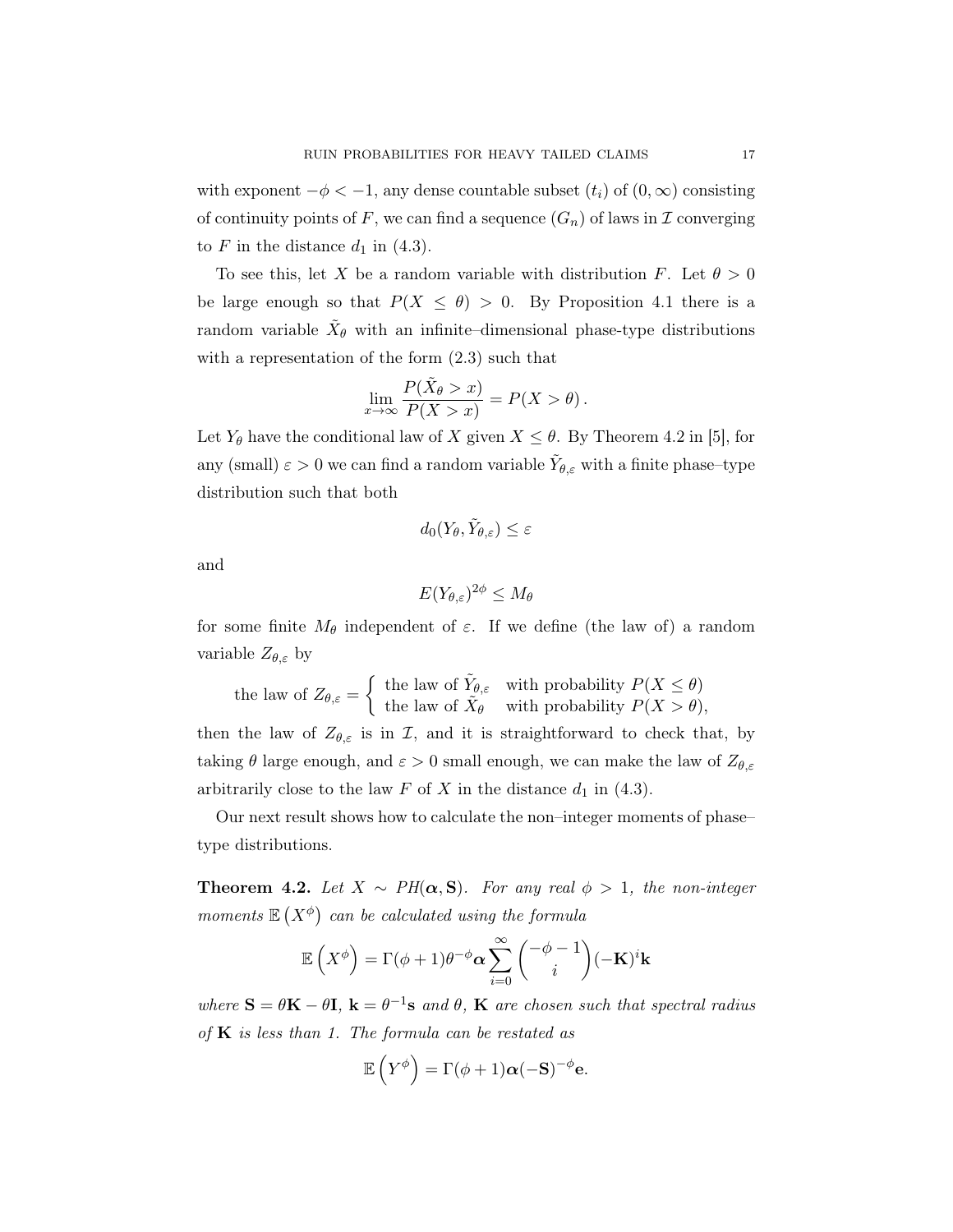*Proof.* First we choose a positive  $\theta$  with a value that is at least as large as the absolute values of all eigenvalues of **S**. The matrix  $I + \theta^{-1}S$  will then have all eigenvalues within the unit circle, as all eigenvalues of S have negative real part. Additionally we define  $\mathbf{k} = \theta^{-1} \mathbf{s}$ . We then write

$$
e^{\mathbf{S}y} = e^{(\theta \mathbf{K} - \theta \mathbf{I})y} = e^{-\theta y} \sum_{i=0}^{\infty} \frac{(\mathbf{K}\theta y)^i}{i!}
$$

and use this expression when evaluating the moments.

$$
\mathbb{E}\left(Y^{\phi}\right) = \alpha \int_{0}^{\infty} y^{\phi} \sum_{i=0}^{\infty} \frac{(\mathbf{K}\theta y)^{i}}{i!} e^{-\theta y} dy \mathbf{s} = \alpha \sum_{i=0}^{\infty} \frac{\mathbf{K}^{i}}{i!} \theta^{-\phi} \int_{0}^{\infty} \theta(\theta y)^{\phi+i} e^{-\theta y} dy \frac{\mathbf{s}}{\theta}
$$
  
\n
$$
= \alpha \sum_{i=0}^{\infty} \frac{\mathbf{K}^{i}}{i!} \theta^{-\phi} \Gamma(\phi+1+i) \frac{\mathbf{s}}{\theta} = \theta^{-\phi} \alpha \sum_{i=0}^{\infty} \frac{\mathbf{K}^{i}}{i!} \Gamma(\phi+1+i) \mathbf{k}
$$
  
\n
$$
= \Gamma(\phi+1) \theta^{-\phi} \alpha \sum_{i=0}^{\infty} \frac{\prod_{\ell=1}^{i} (-\phi-\ell)}{i!} (-\mathbf{K})^{i} \mathbf{k}
$$
  
\n
$$
= \Gamma(\phi+1) \theta^{-\phi} \alpha \sum_{i=0}^{\infty} {\binom{-\phi-1}{i}} (-\mathbf{K})^{i} \mathbf{k},
$$

which converges for  $SP(K) < 1$ , where SP - the spectral value - is defined as the largest absolute value of the eigenvalues of K. For the second part of the theorem we apply a well-known result. For  $SP(K) < 1$  it is well-known that

$$
(\mathbf{I} + \mathbf{K})^r = \sum_{i=0}^{\infty} {r \choose i} \mathbf{K}^i = \mathbf{I} + r\mathbf{K} + \frac{r(r-1)}{2!} \mathbf{K}^2 \dots
$$

so

$$
\mathbb{E}\left(Y^{\phi}\right) = \Gamma(\phi+1)\theta^{-\phi}(\mathbf{I}-\mathbf{K})^{-\phi-1}\mathbf{k}.
$$

Now

$$
(-\mathbf{S})^r = (\theta(\mathbf{I} - \mathbf{K}))^r = \theta^r (\mathbf{I} - \mathbf{K})^r
$$

and we get

$$
\mathbb{E}\left(Y^{\phi}\right) = \Gamma(\phi + 1)\alpha(-\mathbf{S})^{-\phi}\mathbf{e}.
$$

In the next example we examine how our calibration and ruin probability evaluation procedures for certain infinite dimensional phase–type distributions combine in the case of Pareto distributed claims. We have chosen this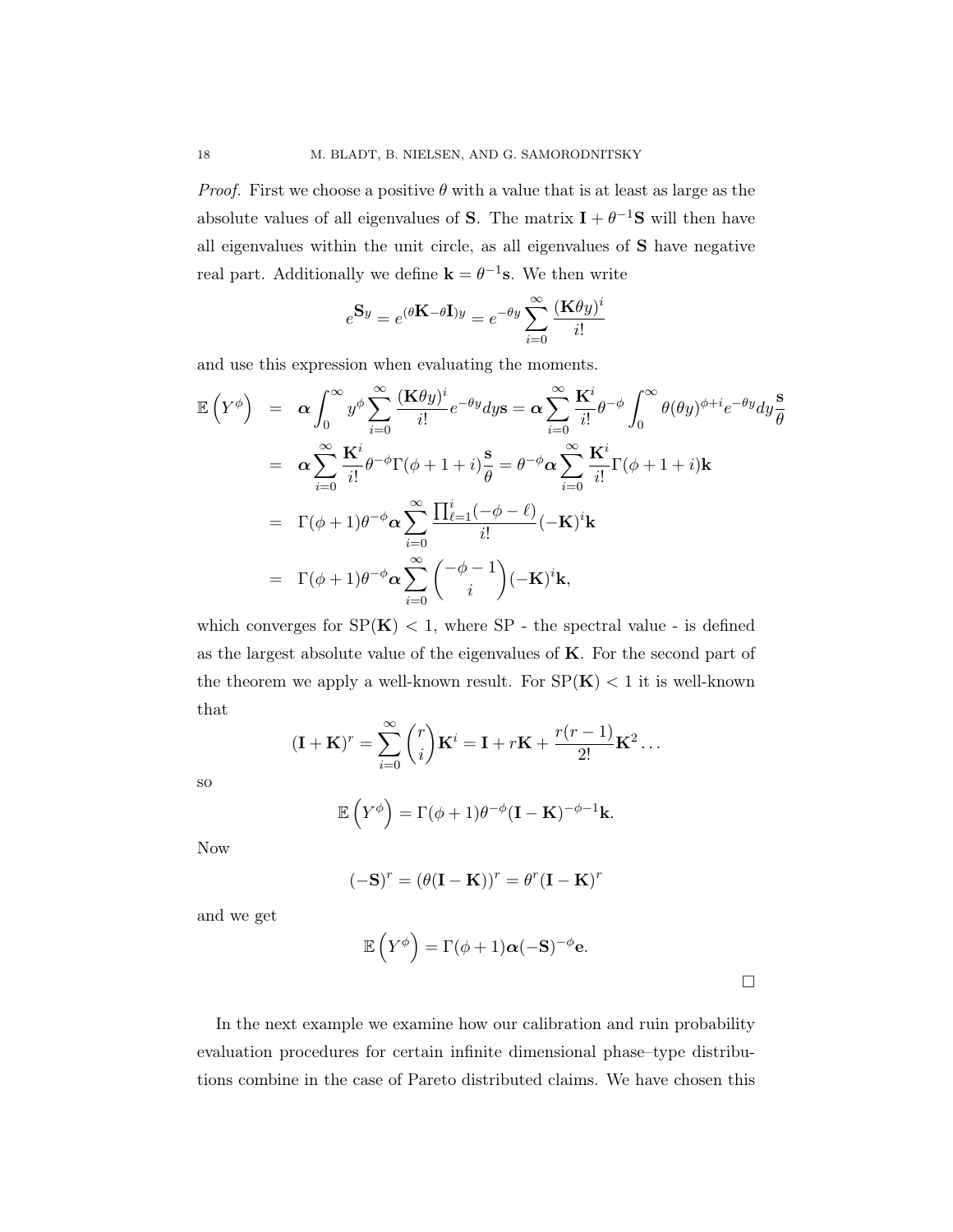| $\boldsymbol{u}$ | approximation                                    | Ramsay | Deviation |
|------------------|--------------------------------------------------|--------|-----------|
| 0                | 0.2001                                           | 0.2000 | 0.1%      |
| 1                | 0.2561                                           | 0.2551 | $0.4\%$   |
| 5                | 0.3593                                           | 0.3523 | 2.0%      |
| 10               | 0.4226                                           | 0.4148 | 1.9%      |
| 30               | 0.5405                                           | 0.5349 | 1.0%      |
| 50               | 0.5997                                           | 0.5954 | 0.7%      |
| 100              | 0.6793                                           | 0.6765 | $0.4\%$   |
| 500              | 0.8321                                           | 0.8313 | 0.1%      |
| 1000             | 0.8779                                           | 0.8774 | 0.1%      |
|                  | TABLE 1. Pareto claims, $\rho = 0.80 \phi = 1.5$ |        |           |

example because exact calculations of the ruin probabilities are available in this case, due to [17, 18].

**Example 4.3.** Consider a generic claim size  $X$  having a Pareto distribution with tail index  $\phi > 1$ , whose survival function is given by

$$
\mathbb{P}(X > x) = \left(1 + \frac{x}{(\phi - 1)\mu_X}\right)^{-\phi}
$$

for  $x > 0$  and where  $\mu_X$  is the mean of X. Let, further, Y have the exponential distribution with an intensity such that

$$
\mathbb{E}(Y^{\phi}) = 1.
$$

We apply the calibration procedure descrubed in Section 4 and approximate the distribution of  $X$  as a suitable mixture of scaled versions of  $Y$ .

Having calibrated the approximate claim size distribution suitable for an application of Theorem 3.1, we use (3.1) to calculate the correponding ruin probability (see the discussion following  $(3.1)$ ). In Tables  $1 - 4$  we compare the obtained approximate ruin probability with the exact (for Pareto claims) numbers of [17, 18]. The comparison is performed for a risk reserve process with unit premium rate in terms of the expected net claim amount per unit time,  $\rho$ , and the parameter  $\phi$  of the Pareto distribution. The results show that the approximate results are reasonably close to the true value. Interstingly, the largest deviation is found for moderately large values of the initial reserve u.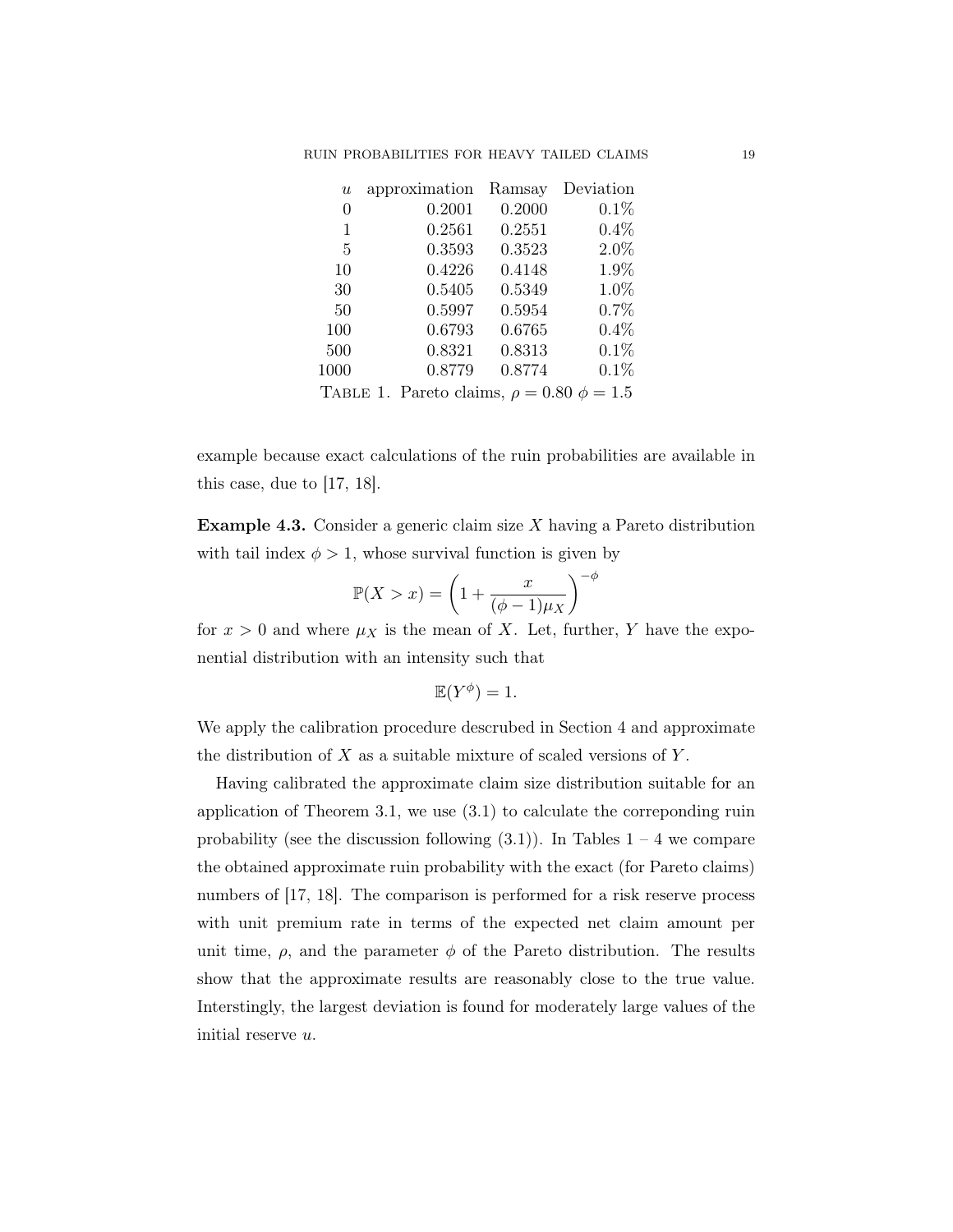| $\boldsymbol{u}$ | approximation | Ramsay | Deviation |
|------------------|---------------|--------|-----------|
| $\theta$         | 0.0501        | 0.0500 | $0.2\%$   |
| 1                | 0.0674        | 0.0669 | $0.7 \%$  |
| 5                | 0.1031        | 0.1003 | 2.8 %     |
| 10               | 0.1287        | 0.1251 | 2.9 %     |
| 30               | 0.1872        | 0.1833 | $2.1\%$   |
| 50               | 0.2238        | 0.2200 | $1.7\%$   |
| 100              | 0.2845        | 0.2809 | $1.3\%$   |
| 500              | 0.4713        | 0.4685 | $0.6\%$   |

| TABLE 2. Pareto claims, $\rho = 0.95 \phi = 1.5$ |  |  |
|--------------------------------------------------|--|--|
|                                                  |  |  |

| $\boldsymbol{u}$ | approximation                                    | Ramsay | Deviation |
|------------------|--------------------------------------------------|--------|-----------|
| $\theta$         | 0.2000                                           | 0.2000 | $0.0 \%$  |
| $\mathbf{1}$     | 0.3097                                           | 0.3090 | $0.2\%$   |
| 5                | 0.5201                                           | 0.5050 | $3.0\%$   |
| 10               | 0.6446                                           | 0.6273 | $2.8\%$   |
| 30               | 0.8314                                           | 0.8217 | $1.2\%$   |
| 50               | 0.8949                                           | 0.8895 | $0.6\%$   |
| 100              | 0.9495                                           | 0.9448 | $0.5\%$   |
| 500              | 0.9913                                           | 0.9913 | $0.0 \%$  |
| 1000             | 0.9958                                           | 0.9958 | $0.0 \%$  |
|                  | TABLE 3. Pareto claims, $\rho = 0.80 \phi = 2.0$ |        |           |

| $\boldsymbol{u}$ | approximation | Ramsay | Deviation                               |
|------------------|---------------|--------|-----------------------------------------|
| $\overline{0}$   | 0.0500        | 0.0500 | $0.0\%$                                 |
| 1                | 0.0847        | 0.0845 | $0.2\%$                                 |
| 5                | 0.1693        | 0.1628 | 4.0 %                                   |
| 10               | 0.2399        | 0.2294 | 4.6 %                                   |
| 30               | 0.4160        | 0.4010 | $3.7\%$                                 |
| 50               | 0.5255        | 0.5104 | $3.0\%$                                 |
| 100              | 0.6872        | 0.6747 | $1.9\%$                                 |
| 500              | 0.9425        | 0.9409 | $0.2\%$                                 |
| 1000             | 0.9758        | 0.9755 | $0.0 \%$                                |
| TABLE 4.         |               |        | Pareto claims, $\rho = 0.95 \phi = 2.0$ |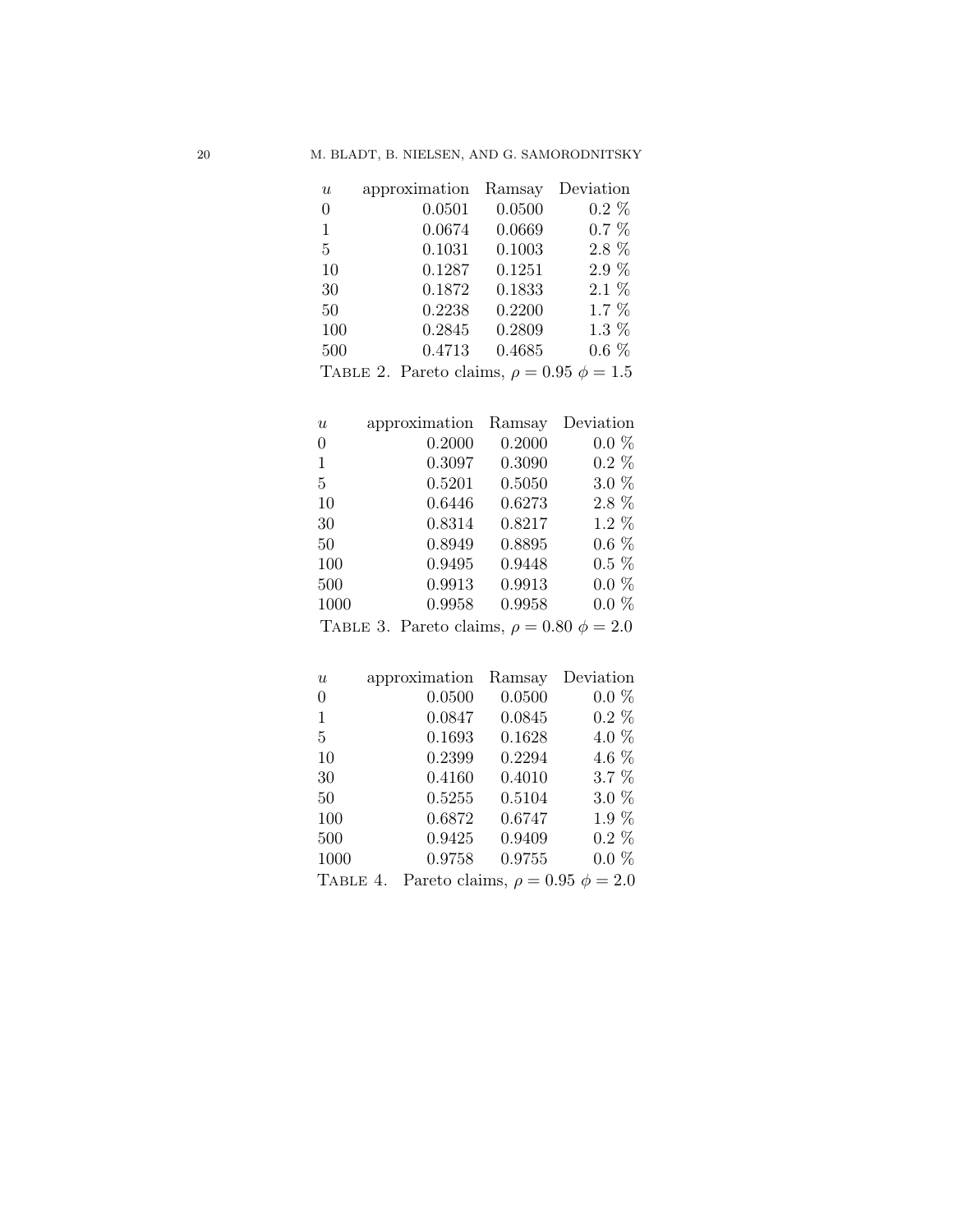## **REFERENCES**

- [1] H. Albrecher and D. Kortschak. On ruin probability and aggregate claim representation for Pareto claim size distributions. Insurance: Mathematics and Economics, 45:362–373, 2007.
- [2] T. Alparslan and G. Samorodnitsky. Ruin probability with certain stationary stable claims generated by conservative flows. Advances in Applied Probability, 39:360–384, 2007.
- [3] Allan T. Andersen and Bo Friis Nielsen. A Markovian Approach for Modeling Packet Traffic with Long Range Dependence. IEEE JSAC, 16(5):719–732, 1998.
- [4] S. Asmussen. Ruin Probabilities. World Scientific Publishing Company, 2000.
- [5] S. Asmussen. Applied Probability and Queues. Springer, New York, second edition, 2003.
- [6] Søren Asmussen, Manfred Jobmann, and Hans-Peter Schwefel. Exact Buffer Overflow Calculations for Queues via Martingales. Queueing Systems, 42:63–90, 2002.
- [7] F. Baccelli and P. Brémaud. Elements of Queueing Theory. Palm– Martingale Calculus and Stochastic Recurrences. Springer–Verlag, Berlin, 1994.
- [8] P. Barbe and W. McCormick. Asymptotic Expansions for Infinite Weighted Convolutions of Heavy Tail Distributions and Applications. Number 922 in Memoirs of the American Mathematical Society. American Mathematical Society, Providence, 2009.
- [9] N.H. Bingham, C.M. Goldie, and J.L. Teugels. Regular Variation. Cambridge University Press, Cambridge, 1987.
- [10] L. Breiman. On some limit theorems similar to the arc-sine law. Theory of Probability and Its Applications, 10:323–331, 1965.
- [11] P. Embrechts, C. Klüppelberg, and T. Mikosch. Modelling Extremal Events for Insurance and Finance. Springer-Verlag, Berlin, 2003. 4th corrected printing.